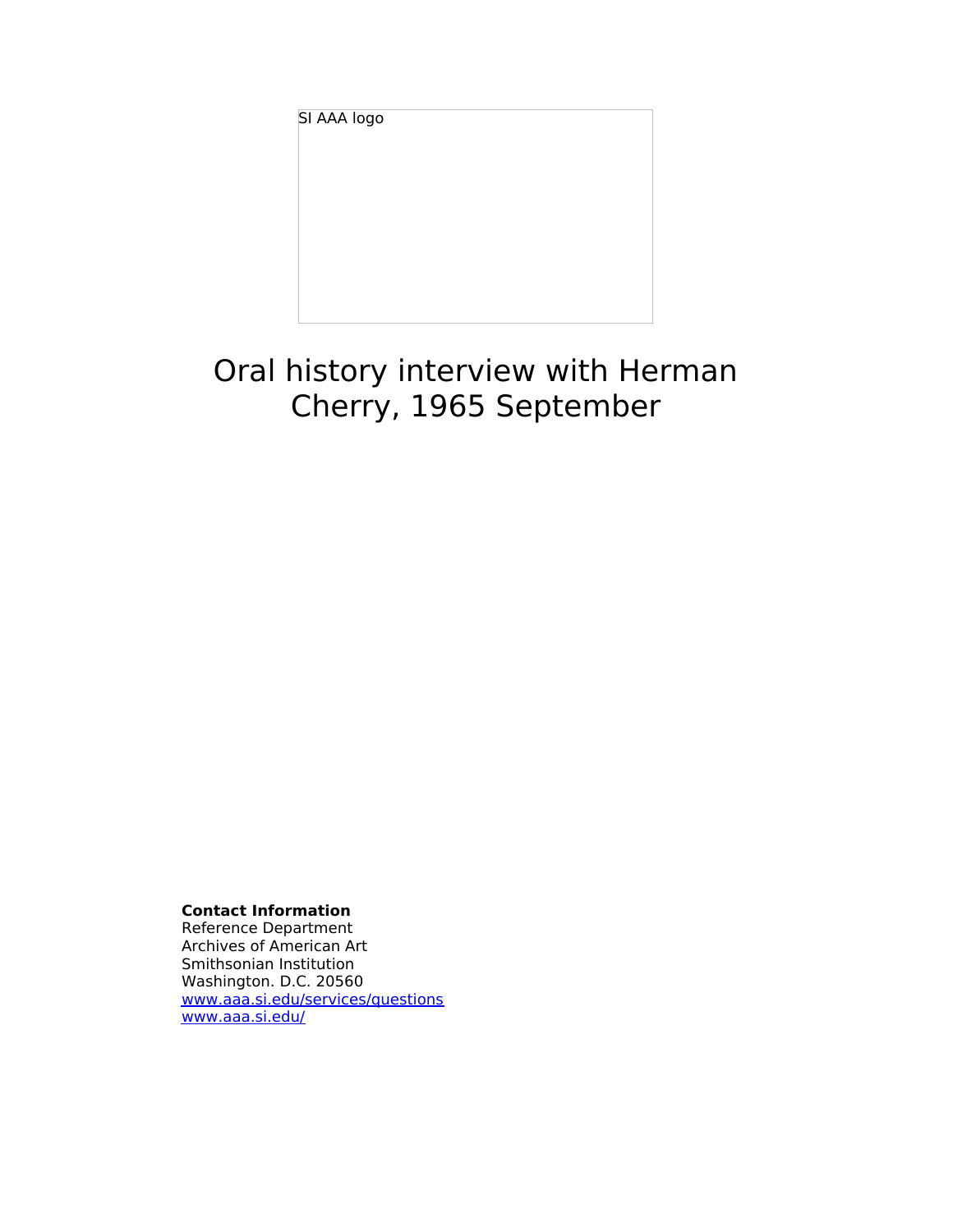## **Transcript**

## **Preface**

The following oral history transcript is the result of a recorded interview with Herman Cherry in September 1965. The interview was conducted by Harlan B. Phillips for the Archives of American Art, Smithsonian Institution. This interview is part of the Archives of American Art's New Deal and the Arts project.

Poor audio throughout some of the interview led to some words being inaudible; however, the original transcript was used to clarify some names and words. These names and words are given an –Ed. attribution. The original transcript was edited. In 2022 the Archives created a more verbatim transcript. Additional information from the original transcript that seemed relevant was also added in brackets and given an –Ed. attribution. This transcript has been lightly edited for readability by the Archives of American Art. The reader should bear in mind that they are reading a transcript of spoken, rather than written, prose.

## **Interview**

HERMAN CHERRY: —role in this.

HARLAN PHILLIPS: What is my what?

HERMAN CHERRY: Your role in this. What is the project?

HARLAN PHILLIPS: The project is centered at the Archives of American Art in Detroit.

HERMAN CHERRY: Oh, [inaudible]—

HARLAN PHILLIPS: Art Institute.

HERMAN CHERRY: I know about that.

HARLAN PHILLIPS: They have received a grant to study the arts in the '30s, and the government's relation to the arts in the '30s. And we found that while there is records available, you know, they don't speak. No color. No subjective feeling with—about the atmosphere. This is a period that has to be recreated [inaudible]. For example, are you a West Coast person?

HERMAN CHERRY: I was West Coast then, yes.

HARLAN PHILLIPS: Yeah. Born in the West Coast?

HERMAN CHERRY: No, I wasn't born in the West Coast. But I lived there in my formative years.

HARLAN PHILLIPS: You did?

HERMAN CHERRY: Yeah.

HARLAN PHILLIPS: What took you out there?

HERMAN CHERRY: My parents.

HARLAN PHILLIPS: They did?

HERMAN CHERRY: When I was 14.

HARLAN PHILLIPS: Now, was this to San Francisco?

HERMAN CHERRY: No, Los Angeles.

HARLAN PHILLIPS: Did you go to school in Los Angeles?

HERMAN CHERRY: Mm-hmm [affirmative].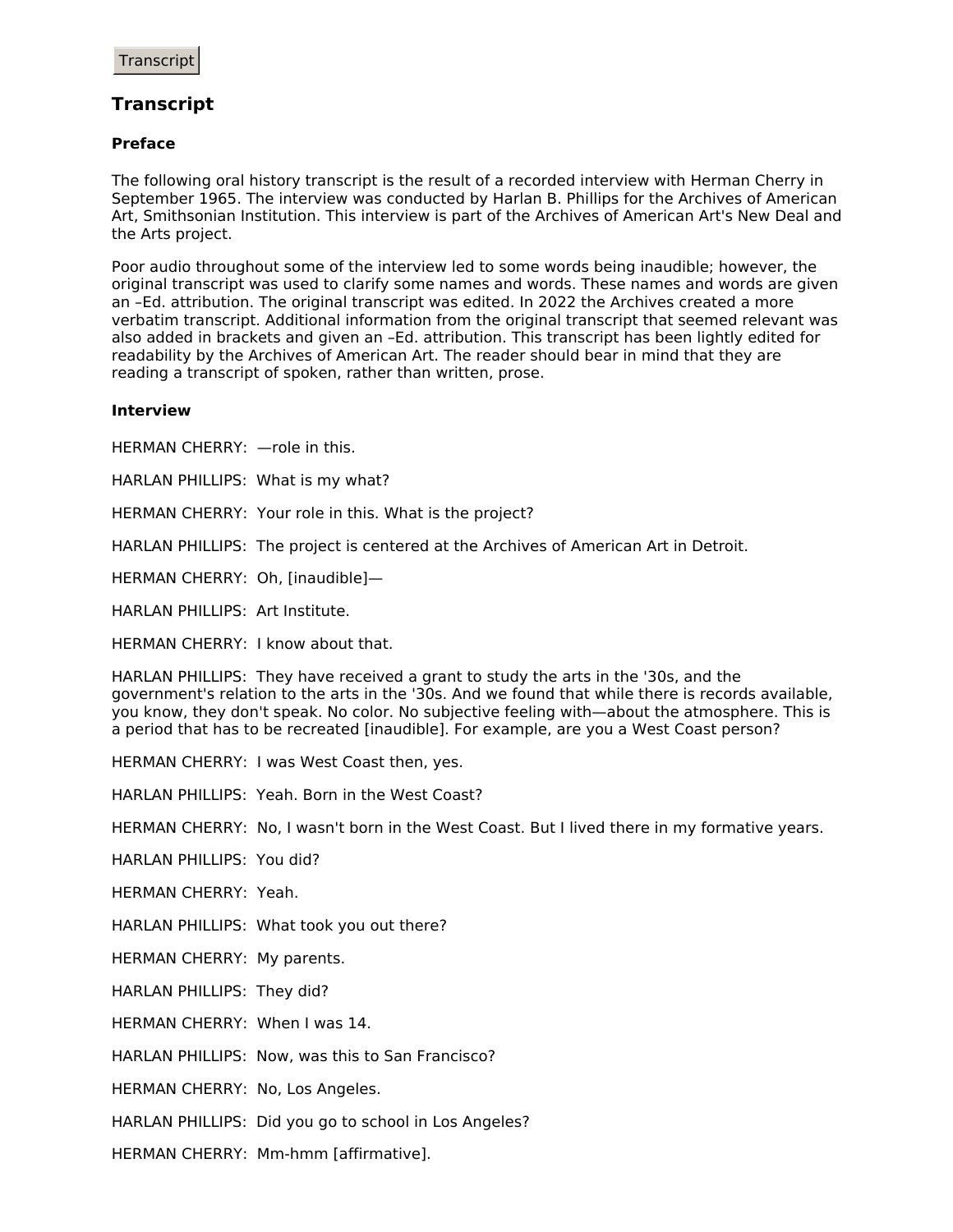HARLAN PHILLIPS: Art school?

HERMAN CHERRY: For a short time. Otis Art Institute, there. I left just before Phil Guston and Rube Kadish went in. I mean, they are also from there.

HARLAN PHILLIPS: Yeah.

HERMAN CHERRY: And we all knew each other at that time.

HARLAN PHILLIPS: What's the interest that projected you into the arts? Was it a family thing?

HERMAN CHERRY: Oh, no. They were utterly against it. And it was—

HARLAN PHILLIPS: They were?

HERMAN CHERRY: —all done on the sleek—sneak—on the sly, any the interest I had in it. That is a—that, of course, had nothing to do with WPA.

HARLAN PHILLIPS: It's a—it's sort of flooring which will help explain why you were on the West Coast, what the interest was, how interest was projected, what happened to it when society, people and whatnot, begin to shape a person's thinking. And if you had to do it on the sly, it's a —you know, it's a reached for thing then. Besides action is a function of interest, isn't it?

HERMAN CHERRY: Yes, of course. I mean, you can't just talk about WPA—

HARLAN PHILLIPS: No.

HERMAN CHERRY: —in itself. I mean, the people that came in are already adults and had already been touched by the art world. I mean, they couldn't get in otherwise.

HARLAN PHILLIPS: Right.

HERMAN CHERRY: But the interesting—one of the interesting things about the project was how people who came in as artists found, somewhere along the line, other expressions that made them function much better as a painter—than as painters. Like a lot of them that came in as artists went into the American Index of Design, and were extremely good at it and found a way for themselves. I think that was extremely important too. What happens is sort of a way of finding yourself. It might have taken years before you discovered you had that quality. And so, people went in various directions, in the pottery art, like Al King, for instance. He started out as a painter and then ended up as a potter.

HARLAN PHILLIPS: Yeah. What were you doing in the '30s—the early '30s? Still in school?

HERMAN CHERRY: No. I didn't go to high school. I mean, those were the bad days. And there were no—I had to earn my own living. And I did many things. I was a seaman, a cab driver. Well, the usual things that you go through.

#### HARLAN PHILLIPS: Yeah.

HERMAN CHERRY: Then I worked in a bookstore, in the Stanley Rose Bookstore on Vine Street, half a day. And it was there that I suggested that he started a little art gallery on the second floor of the room we hardly ever used. And he went along with it, and I started a little gallery there. And I showed Fletcher Martin and Philip Guston and Reuben Kadish when they were doing the big murals on the Project at that time. And Lorser Feitelson, a lot of young people who had no way out, you know. There's no place to show. There were no galleries there at that time.

## [00:05:24]

And the students of MacDonald-Wright who had a school down in 231 Spring Street, I think it was 231. Close enough. And he used to meet on Thursdays and Saturdays and had that group. That was the closest thing to what you might call a group of artists.

HARLAN PHILLIPS: Mm-hmm [affirmative].

HERMAN CHERRY: Nothing like that has existed since in Los Angeles. Unless an individual just had a few people around him, this was actually a meeting place at definite times when artists, writers, or anybody could come, something like a New York club.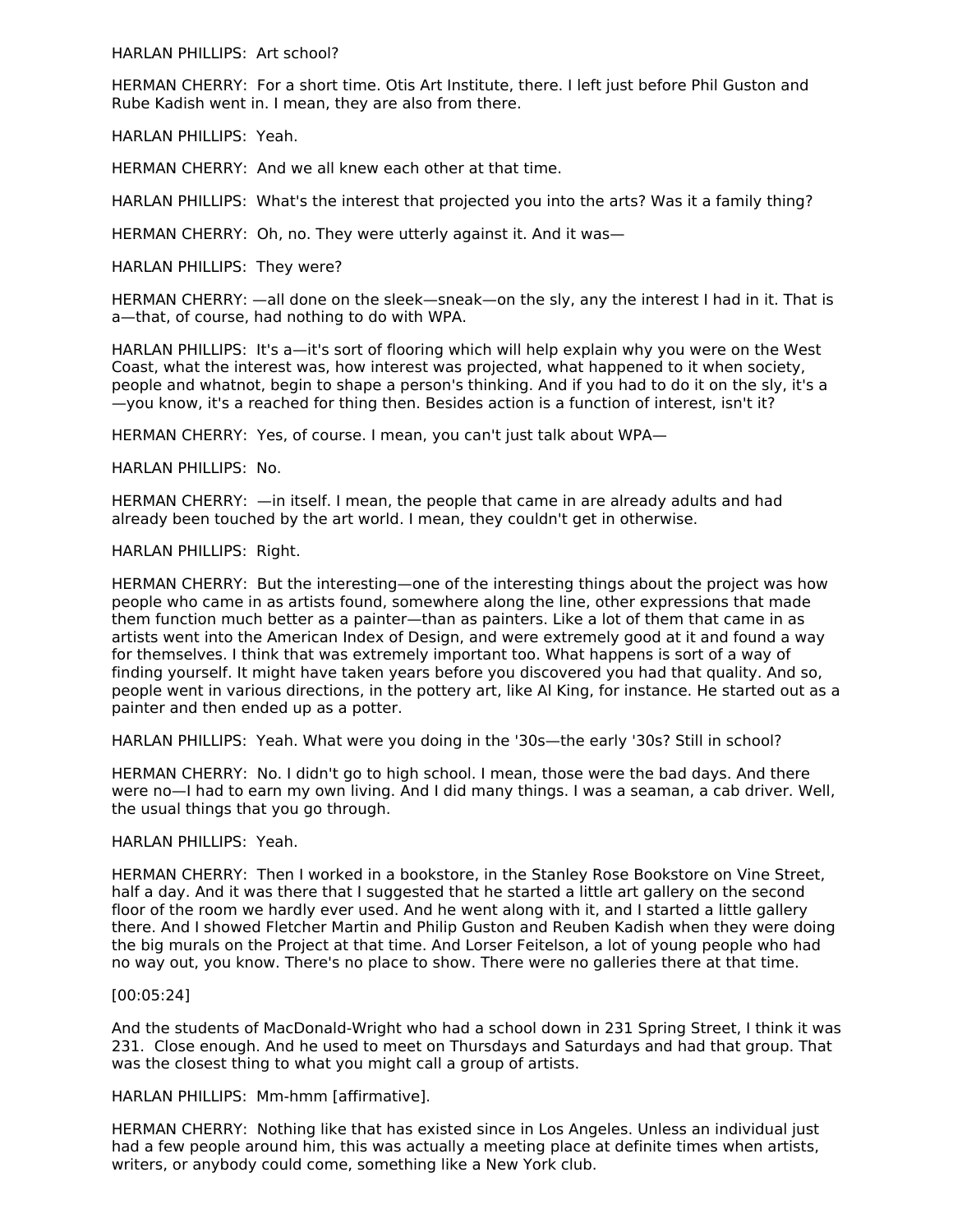HARLAN PHILLIPS: Yeah. Well, were you painting at the time?

HERMAN CHERRY: Oh, I was trying to paint. There was no—hardly any possibility to paint. I mean, it was a struggle to keep alive at that time. And when the Art Project started, we couldn't believe it. I mean, at first. And, of course, we resented the fact that it had the connotation of abased on poverty. But one usually doesn't care if one is able to paint, you know, find some way of painting—getting to it. And it gave us a—the freedom that we never had before. That is an economic freedom, which is what's terribly important.

HARLAN PHILLIPS: Did you get in on the ground floor once it was—

HERMAN CHERRY: Yes. I was in it, I think, seven years or eight years. And I became an assistant on murals and things like that. I was not much of a mural painter.

HARLAN PHILLIPS: Now, how was the WPA set up in the Los Angeles area? Was it MacDonald- Wright, the—

HERMAN CHERRY: MacDonald-Wright was the head of it. And Lorser Feitelson was the assistant to MacDonald-Wright. He was the sort of go-between between, say, the proletarian and the commissar up there.

HARLAN PHILLIPS: Yeah.

HERMAN CHERRY: But the—like all organizations like that, there were always sort of factions and likes and dislikes and so on. And there was always squawking about how it was run. Of course, MacDonald-Wright, I don't know whether you know him, was a fabulously dominant man. And peculiarly enough, he disliked Roosevelt and anything that he did. But nevertheless, he's the head of it.

HARLAN PHILLIPS: Yeah.

HERMAN CHERRY: And—but he was a very, very close friend of—what's his name? [Holger] Cahill.

HARLAN PHILLIPS: Yeah.

HERMAN CHERRY: I think it had to do with the time they were in Europe—they knew each other. But he was a fabulous man in many ways. And, of course, he favored painters who were painting along his style at that time, who were interested in the Orient.

HARLAN PHILLIPS: Yeah.

HERMAN CHERRY: And he gave them mural commissions and the jobs with the other artists who presented at that time. And he took an awful lot of them himself, as a matter of fact.

HARLAN PHILLIPS: Yeah.

HERMAN CHERRY: However, beside—that was beside the point. They did give you an enormous amount of freedom, if you were an easel painter, and you had to bring in your paintings every once in a while. And I think you know all that, [inaudible].

HARLAN PHILLIPS: Yeah. But when you—did you go in for an interview or what?

HERMAN CHERRY: Yes. Well, the thing is that most of us were as more or less established, not as painters in the community, but as people who had been painting because there is no yardstick you could go by—

HARLAN PHILLIPS: Yeah.

HERMAN CHERRY: —at that time.

Nowadays, I mean, they say, what gallery do you belong to? Where have you exhibited, et cetera. Since there was no possibility of that, you might have shown it in the local shows like the Los Angeles County Museum show or something like that.

[00:10:12]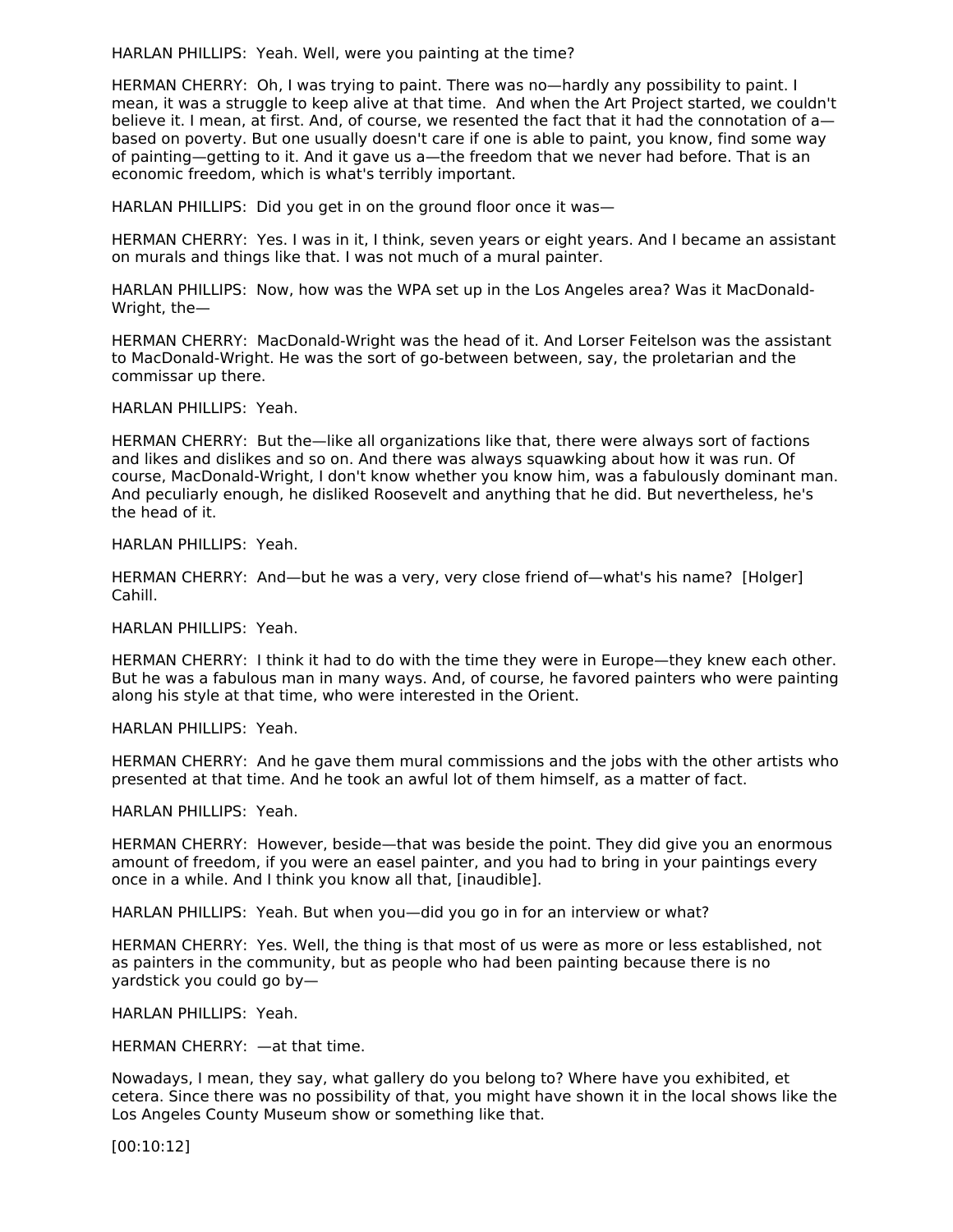HARLAN PHILLIPS: Mm-hmm [affirmative].

HERMAN CHERRY: If you did that, you are more or less accepted. And then there were artist groups. I can't remember the names of them, but they were all based on some social concept too, or sociological concept. And—like an artists' union or something like that. And that was all in the air in the early '30s, as you very well know.

HARLAN PHILLIPS: Oh, sure.

HERMAN CHERRY: And if you belonged to something like that, then you knew the other artists, and you were more or less accepted. It was really on the very loose basis.

HARLAN PHILLIPS: Yeah.

HERMAN CHERRY: There was no way of telling whether you were an artist or not. They didn't have the IBM machine at that time to—

HARLAN PHILLIPS: [Inaudible.]

HERMAN CHERRY: —work out your human possibilities.

HARLAN PHILLIPS: Yeah.

HERMAN CHERRY: But probably, half of them would have been told that they shouldn't be artists, they should be something else [laughs].

HARLAN PHILLIPS: Yeah, [inaudible]—

HERMAN CHERRY: Any of those forms. Yeah.

HARLAN PHILLIPS: What did they let you do? That is, did they send you home with materials to paint or what?

HERMAN CHERRY: They gave me a certain amount of materials. And I just brought in, every week or two weeks, what I had done. They didn't expect all the paintings that you did.

HARLAN PHILLIPS: Mm-hmm [affirmative].

HERMAN CHERRY: They just wanted a certain amount, what they assumed—since artists were the head of it, they more or less knew what you were doing, I mean, what—the amount of work, the way you work. Some people work very slowly. And of course—

HARLAN PHILLIPS: Sure.

HERMAN CHERRY:  $-$ they couldn't bring in the same amount of work. Some work very fast. And so, they more or less just figured it out.

HARLAN PHILLIPS: But you didn't have to go to any collection place, except to bring your work in? You could paint wherever you go?

HERMAN CHERRY: I could paint wherever I wanted to be—

HARLAN PHILLIPS: Yeah.

HERMAN CHERRY: —in the Los Angeles area. They—as I remember, someone did come around. I don't think it was an artist. He was just the—one of the workers on the WPA who would check to see if you were home, that is if you are painting. That, of course, is very annoying, but it didn't happen very often. And if you brought in the work, there wasn't any squawk about it.

HARLAN PHILLIPS: Yeah.

HERMAN CHERRY: It's very loosely done. And I thought very, very well, as a matter of fact, considering as a first attempt at something like that.

HARLAN PHILLIPS: And moreover, art isn't a nine-to-five affair anyway.

HERMAN CHERRY: No, it isn't, because every artist works differently, has different working habits.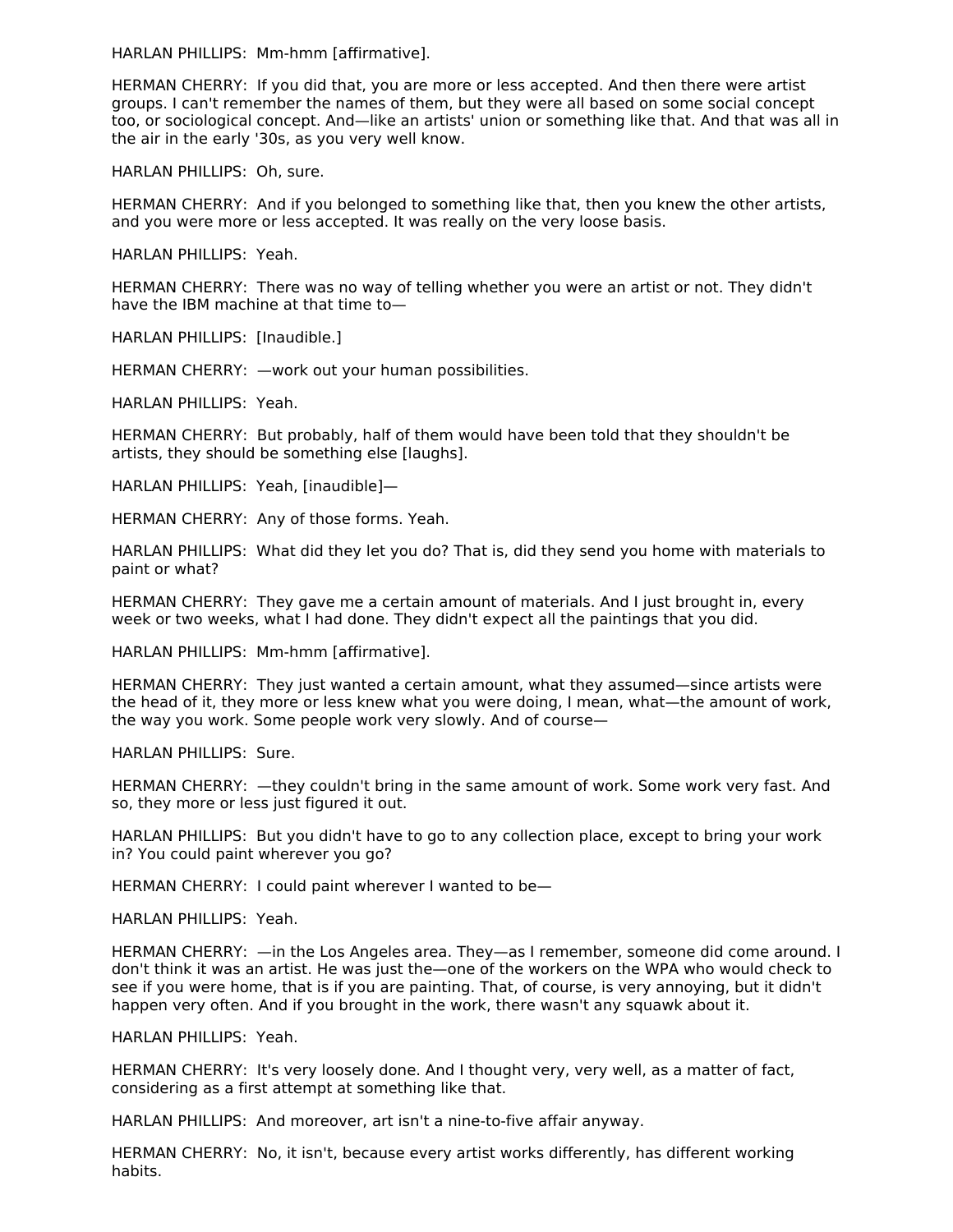HARLAN PHILLIPS: Yeah.

HERMAN CHERRY: You might not work for weeks, and then suddenly just—it'll all come out, you know.

HARLAN PHILLIPS: Yeah.

HERMAN CHERRY: And some people work steadily all day long, and maybe nothing comes out, as a matter of fact.

HARLAN PHILLIPS: Yeah.

HERMAN CHERRY: So, that's hard to say.

HARLAN PHILLIPS: It's a gamble. But there's the widest disparity in variety in what was being done. Was any attempt to—or how about themes, ideas?

HERMAN CHERRY: Well, at that time, they encouraged, and it was in the air, the American scene sort of thing. I mean, I think they preferred that, because they found that the things that were out of the general run of accepted art were harder to get rid of, for public buildings and things like that, because those pictures were lent to public buildings and to schools, administration buildings, and things like that. And, of course, the preference at that time was something that had to do with a scene or something like that. Otherwise, the paintings were just stored and put away hoping that someone would take them eventually.

HARLAN PHILLIPS: What's the artists' view about this decoration of public buildings? How did you feel about this?

HERMAN CHERRY: Well, I see nothing wrong in the—the situation being what it was that the public buildings did have them, right? The only thing that I might argue about was that they had some say about it, you know, because then they more or less indirectly are telling you which way art would go.

[00:15:10]

In other words, it's like a business. If it—if one product doesn't sell, well, then they try to get the product that does sell. And in the way it's sort of influenced the trends, and some of the artists became very important because their work was always being taken by some public official—

HARLAN PHILLIPS: Yeah.

HERMAN CHERRY: —and others were not being taken by public officials. It's like a gallery will very rarely handle you if your work doesn't sell. You know. I mean, it just isn't popular.

HARLAN PHILLIPS: Right.

HERMAN CHERRY: So, something like that occurred. Although at that time, we didn't think too much about it, since we didn't know the other end of it, popular or not popular.

HARLAN PHILLIPS: Yeah. And moreover, they may have had the notion that it would be better for artists to paint something quote "acceptable" in terms of the total program to keep it alive. And they're simply—

HERMAN CHERRY: Well—

HARLAN PHILLIPS: —you know.

HERMAN CHERRY: Yes. Well, they did it in the murals.

HARLAN PHILLIPS: Yes.

HERMAN CHERRY: The murals generally were based on a theme given to them.

HARLAN PHILLIPS: Mm-hmm [affirmative].

HERMAN CHERRY: A priori. And the artists didn't mind doing it, because they were all floundering around finding a way to create an American idea about painting. It was—they were very formative years, and it might have taken 20 years longer for 'em to reach the stage they've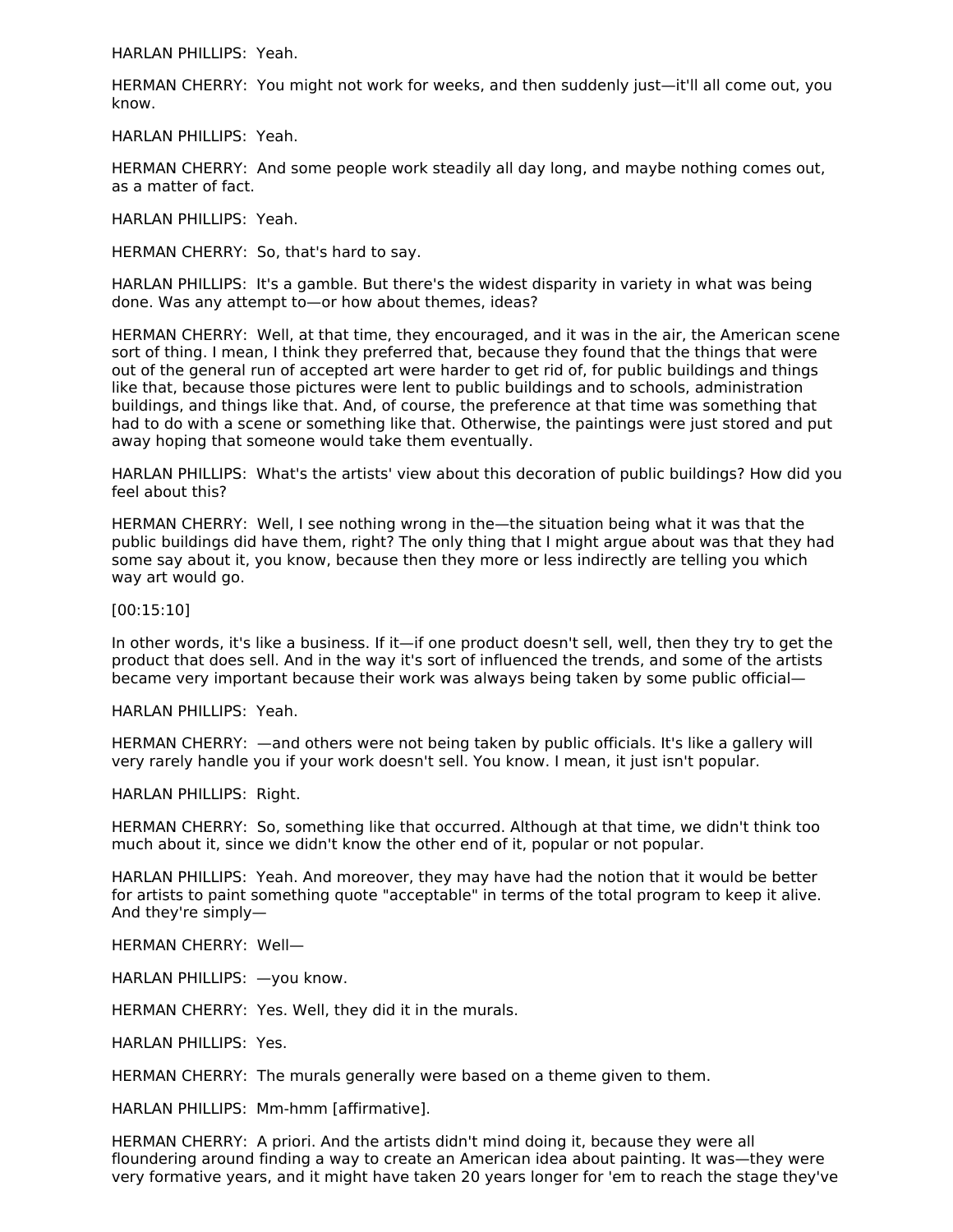reached now.

HARLAN PHILLIPS: Yeah.

HERMAN CHERRY: And there would have been fewer artists, because a lot of artists would have fallen by the wayside, if there hadn't been. I mean, I'm positive about that.

HARLAN PHILLIPS: Yeah.

HERMAN CHERRY: If they hadn't been supportive at that time, it would have been too difficult.

HARLAN PHILLIPS: Sure.

HERMAN CHERRY: Whether that was good or bad, I don't know. I mean, there were more artists than there have ever been, I think, in the history of the world. [Laughs.]

HARLAN PHILLIPS: Yeah. But the mural was a negotiated thing, wasn't it, with reference to a school or a—

HERMAN CHERRY: A post office or something like that?

HARLAN PHILLIPS: Yeah, where it was a question of the sponsoring outfit defraying some of the costs in terms of materials.

HERMAN CHERRY: Yes. I don't remember the exact situation, how much the local people had to give in relationship to what the government gave—the WPA gave.

HARLAN PHILLIPS: But if it's my wall, you know, it's my wall, I'm very much interested in what's going to happen. It may work to the disadvantage of idea from the artistic—from the artists' point of view. Your notion was that it was an acceptable thing so far as murals were concerned. You know, like a marketing thing.

HERMAN CHERRY: Yeah. Well, there was a—there was also an idea that painting and architecture could be brought back into a new Renaissance.

HARLAN PHILLIPS: Yes.

HERMAN CHERRY: I mean, a collaboration which had existed once in the 14th and the 15th century.

HARLAN PHILLIPS: Yeah.

HERMAN CHERRY: So, they didn't feel bad about it. There were very few artists who refused to do murals and just wanted to do easel paintings. I mean, they would [ph] accept the mural, and —even for the challenge. And they would work more or less the way they had always worked at that time. And it was just merely accepting the theme.

HARLAN PHILLIPS: Yeah.

HERMAN CHERRY: Now, I know that the locality had something to do with it.

HARLAN PHILLIPS: Yeah.

HERMAN CHERRY: So that if someone were doing a mural down in Roswell, New Mexico, it would be a cowboy theme or a ranch theme or an Indian theme or an early-American history theme at that locale.

HARLAN PHILLIPS: Mm-hmm [affirmative].

HERMAN CHERRY: So, the townspeople were really interested in it, and so were the post office people. And if you had a man getting on a horse from the right side, I mean, they'd be upset about it. I mean, those things had to be taken into consideration.

HARLAN PHILLIPS: Sure.

HERMAN CHERRY: Because you would always get these historians, as it were, local historians or local people who wanted—who looked at it from a very practical standpoint.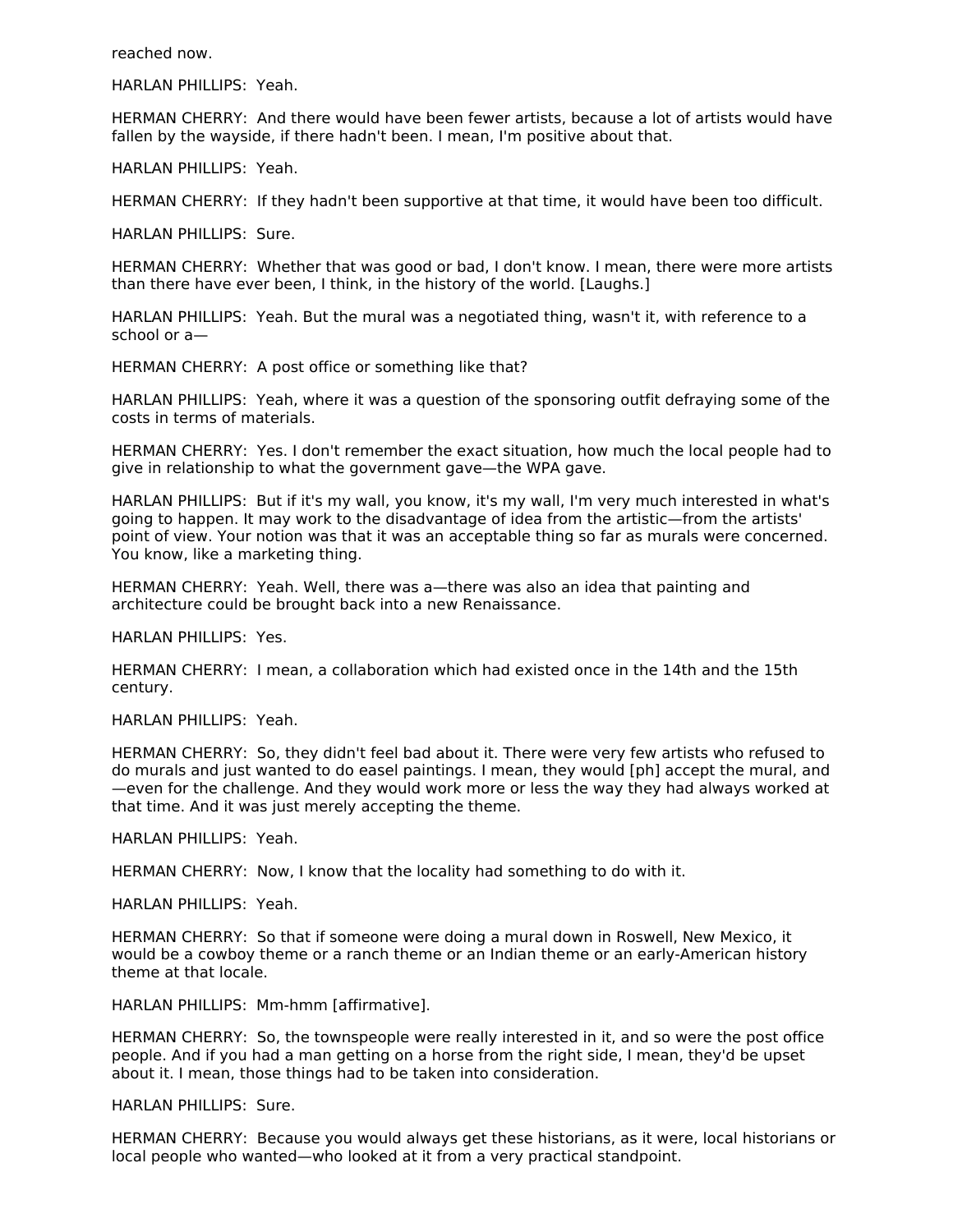HARLAN PHILLIPS: Not only that. It may have been the first art they had ever, you know, come up against.

#### [00:20:00]

HERMAN CHERRY: Well, that's true. But still, it had to be correct. I mean, they didn't argue so much about the shape or form or something like that. I mean, I saw some instances of that, in which they were terribly upset about certain mistakes. The way the saddle would go on the horse, or what kind of saddle it was, et cetera. You couldn't put an English saddle on a cowboy horse. So, [laughs] these things had the—some research had to be made—

HARLAN PHILLIPS: Mm-hmm [affirmative].

HERMAN CHERRY: —and they were all fairly well documented. I was in St. Louis at the time when Edward Millman and Mitch Siporin were doing their mural, which was, I understand, the biggest mural done in United States. And they had done an enormous amount of research. And, of course, they were under the influence, as everyone was at that time, of Siqueiros and of Orozco and Diego Rivera. And the shapes and forms and approach to composing was very much along that line, with social comments and things like that, that were more or less immediate. And they were—as they're lithographs and paintings of the time, a test, they were working more or less that way anyway, you see.

HARLAN PHILLIPS: Right.

HERMAN CHERRY: So, they weren't really going far off. Now, I think the situation would be different, that the artists would resent anyone telling them what theme to paint. And that is—or anything for that matter, because they might not have any.

HARLAN PHILLIPS: Right.

HERMAN CHERRY: It would be, for instance, very difficult for de Kooning to get on a project with any theme unless they gave him a theme which he happens to be working on at the moment, like women, or something like that.

HARLAN PHILLIPS: Well, how much experience did you have in the mural field?

HERMAN CHERRY: Well, my talent didn't go along that direction. I just simply didn't have that type of talent. So, I was—when I worked, I usually worked as an assistant. An assistant meant that you generally made the drawings and the putting together. Sometimes, as a matter of fact, you collaborated on the composing of it and things like that, in which the artists who had the job would use all the ideas that he got from other people, including his own. He has more or less a general idea, and then use the drawings that you made, generally very careful drawings, which he didn't have time to do, or something like that. These things were done as fast as possible.

HARLAN PHILLIPS: Yeah.

HERMAN CHERRY: And so, it was really more of a collaboration than anything else.

HARLAN PHILLIPS: But that in itself is a new departure, isn't it?

HERMAN CHERRY: Well, it couldn't be the system of the Renaissance where you had your young boys working with you, and they actually ground the paint and did the—all the tough work on it. And then you were—then you merely enlarged the composition onto the larger frame, because you were considered a professional artist. And so—many times, we all knew each other, you see. And the murals were given out also on a favoritism basis, too. They weren't going to take—for instance, they weren't going to take chances. I mean, they knew that somebody had done a mural, and he could do the mural, and it would be very difficult for someone who hasn't had any experience. It's very possible, if they'd given me one, I would have done it. But at that time, I really wasn't interested in murals. I was more interested—

HARLAN PHILLIPS: But it is—

HERMAN CHERRY: —easel, yeah.

HARLAN PHILLIPS: Yeah. From the point of view of size, shape, sizing the wall—walls, generally. The fact that not a single mind participated in it, but it became a kind of collective approach, which was sort of symptomatic [ph] of the period too.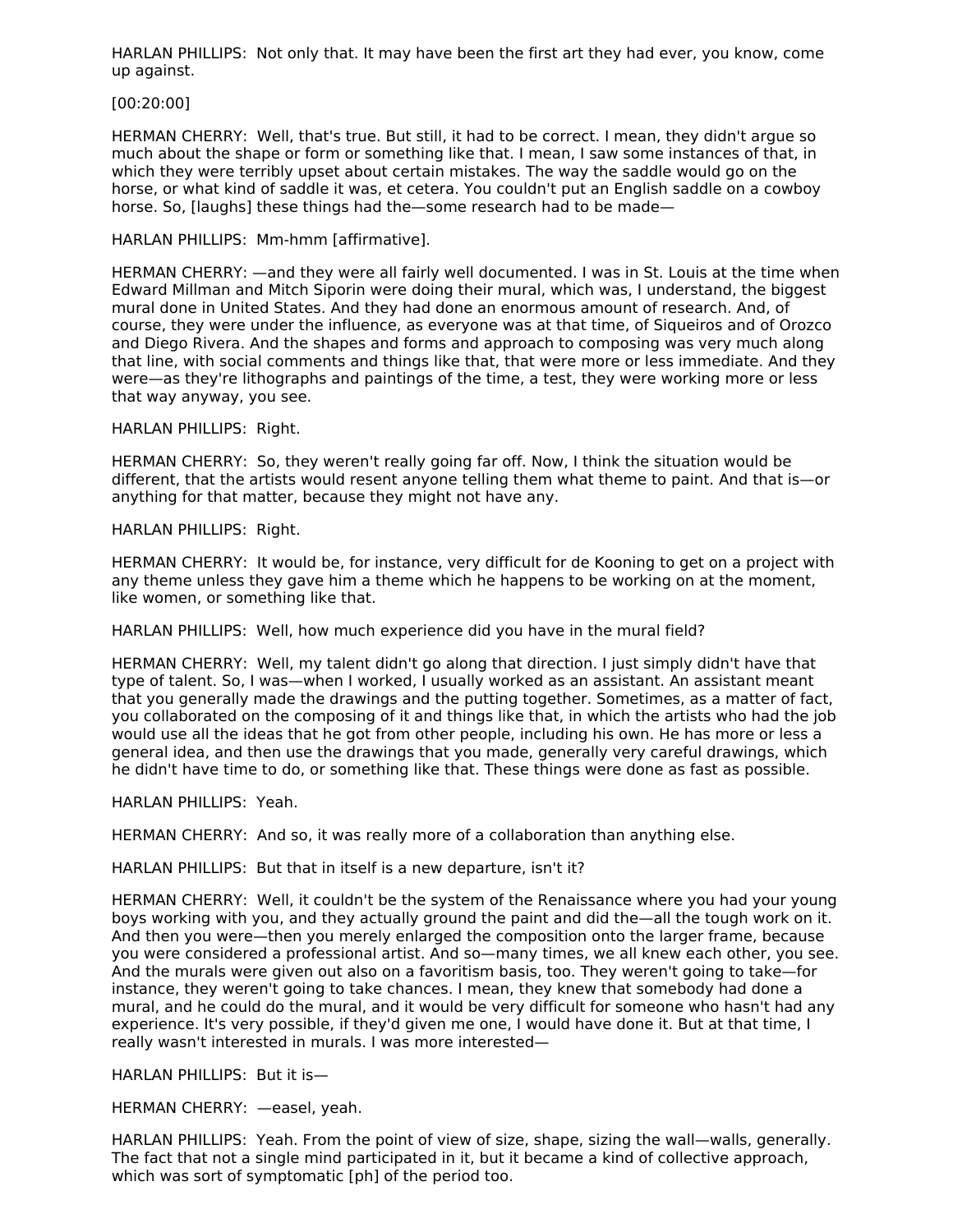HERMAN CHERRY: Yeah. It was a—there were, of course, egos in the field in which they wanted just their own name perpetuated.

## [00:25:13]

But that was a—that was very rare. I think in New York, they were—certain artists were given murals to do, like Brooks' mural out at the LaGuardia Airfield. And he had artists who were friends of his who worked with him. But I doubt whether there was so much collaboration on it. But they really helped him paint it, of course. And—but they had to learn his style of painting, his way of handling the forms and so on.

HARLAN PHILLIPS: Do you look upon this period as an experimental period?

HERMAN CHERRY: I think it was experimental for the government. I don't think it was experimental for the artists, because they didn't—all the individual artists, of course, had the time to work and make mistakes.

HARLAN PHILLIPS: Yeah.

HERMAN CHERRY: That time is only so that you can fail to—you can fail so that you can rise again.

#### HARLAN PHILLIPS: Right.

HERMAN CHERRY: And if you're working under pressure, you can't fail, you know. I mean, at least you don't think you're—you have the time to. And I think it was a great experiment—a social experiment. But it opened the way—because I don't—well, I'll finish that. It opened the way for the artists to develop slowly along certain lines and see what's going on. It gave them time, actually. It gave them time to breathe. And the work of the day shows that there wasn't much experimentation. There were a few artists who were working in abstract forms mostly along the—Picasso's area. And anyone who worked at that time, like Gorky, for instance, and a couple of artists who worked that way in Los Angeles, were considered avant-garde at that time. And it was a little harder for them.

But the—most of the other artists—I mean, if you had seen the paintings of Gottlieb or Rothko or —and any people at that time, they were doing scenes in Provincetown, folk scenes, and so on. I mean, there was really no experimentation going on. But that doesn't mean that things weren't simmering. Because once they'd gotten all that stuff out of their system—like Pollock really didn't begin to do any of his abstract things until after the Project really, he was still working in the—under the influence of the Mexican painters or Thomas Benton in a sort of a funny way, and traditional painting like Tintoretto.

#### HARLAN PHILLIPS: Yeah.

HERMAN CHERRY: So, it wasn't until after that that things began to happen. And that's a phenomenon that's hard to explain, why it happens and why it happens all of a sudden it seems like that all of the artists seem to come at that certain given point, and start moving out in many directions.

HARLAN PHILLIPS: I've often thought that it may have been the limitations imposed on the artists in the '30s, that as you talked about the American scene. Well, that was an idea, and the people were adjusting to it, perhaps not comfortably. But when the time came, it just—

HERMAN CHERRY: Yeah. Well, there were—I studied with Benton for a short while in 1930. And he seemed to be the only artist that was saying anything that, or had something to say about art. [Inaudible.] Pardon me. Would you like a cigar?

HARLAN PHILLIPS: No, no, thank you. Well, this wasn't on the West Coast.

HERMAN CHERRY: No. This was on the East Coast. I was—I just got off a ship, and I came to New York and stayed here a year at that time. And it was right after the crash, and I was running an elevator on 63rd Street. I was lucky to get a job.

#### [00:30:05]

I was able to save enough to study art in the summer with Benton, whose articles I had read it that time. And he was a big influence at the time, as you very well know. He was a man with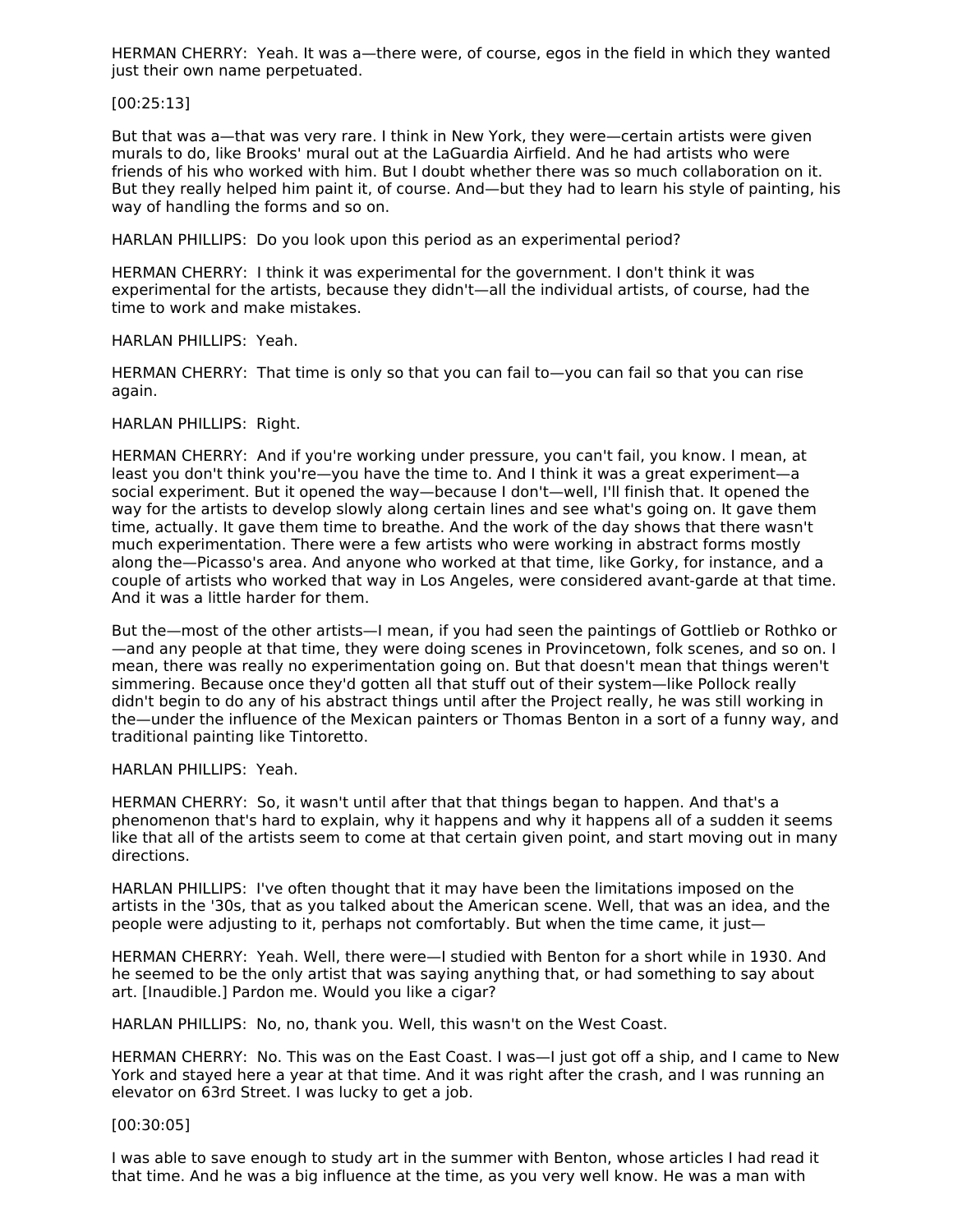great facility for publicity, and a very, very real sort of person.

HARLAN PHILLIPS: Mm-hmm [affirmative].

HERMAN CHERRY: I mean, a type of person that a young man would think was just absolutely wonderful, you know. We all idolized him in a way, because he was—you know, we went out and drank with him and so on. He was not the great master. He was just a sort of a spokesman. He had lived in Europe already, and he had done so many things.

HARLAN PHILLIPS: He's a walking library.

HERMAN CHERRY: Yeah. He was a wonderful—

HARLAN PHILLIPS: Sure.

HERMAN CHERRY: —guy. Well—and I had studied with MacDonald-Wright. And they had been, of course, very close friends and, you know, were in constant touch with each other. They lived in Europe together. But they thought entirely differently. Very, very different. And it was—you know, Benton was a product of the Middlewest and so on. He was something quite different than anything I had met before. But anyway, he—his reaction against European painting was a very, very strong influence at that time. Now, his reaction, of course, I think, was—the way he did it went about it was a bad way. And it just didn't work out. It was just sort of a patriotic mishmash of stuff. But he was able to make us see that America had something to say. And this was the important thing. I think that's what Pollock—that's why Pollock never wanted to go to Europe. One of the reasons. And it made us realize that we had to stand on our own feet. Now that was before WPA so that there was the very strong feeling that we had to find our own way to get away from the European attitude. Now, WPA gave us the chance to explore, in that sense. Yes, we might have experimented a little, but it was mostly on themes rather than in form. Rather than instead of—

HARLAN PHILLIPS: How about the—how about in techniques?

HERMAN CHERRY: Well, the techniques, of course, were picked up since they were doing mural paintings. I mean, they went back to fresco and the secco painting, and so on. It was what they considered should be mural painting. And in Los Angeles at that time, Siqueiros had come and done a mural, and a bunch of artists had gone and worked with him. I don't know whether the mural still exists, it was done on Oliveira Street. I think it was painted over. But he brought in like—things like Duco, airbrush. And the—and those techniques were interesting to the artists up to a certain point, then they dropped them later on. And they rediscovered some of the Renaissance ways of painting, some of them. And then that was all dropped. Nowadays, of course, they don't even experiment with any of the old forms. They just use the newly discovered paints, things like that.

HARLAN PHILLIPS: Yeah.

HERMAN CHERRY: And any material, for that matter. But nothing like that was really going on at that time. It was mostly the idea of the theme. I mean, it was accepted that you painted in oil, or you painted—if you were doing murals you did it in fresco. Anyone who worked in fresco was considered—I mean, it was considered a terribly hard medium to work in. It took a certain type of talent. And a lot of the murals, of course, were done in the oil and then—at the studio—and then taken to the place and put up.

[00:35:05]

HARLAN PHILLIPS: Yeah.

HERMAN CHERRY: But the St. Louis murals were all—were done in fresco. And it was a source of wonder to most of the artists went to visit this, to see this enormous fresco going up. But those techniques, of course, are not applicable to the way of thinking today.

## HARLAN PHILLIPS: No.

HERMAN CHERRY: But it all had to be done. And it was such a crazy transition period. But—

HARLAN PHILLIPS: I think you're right. I mean, but for the WPA, in a lot of ways, murals of the size and scale that were done would not have been available to artists.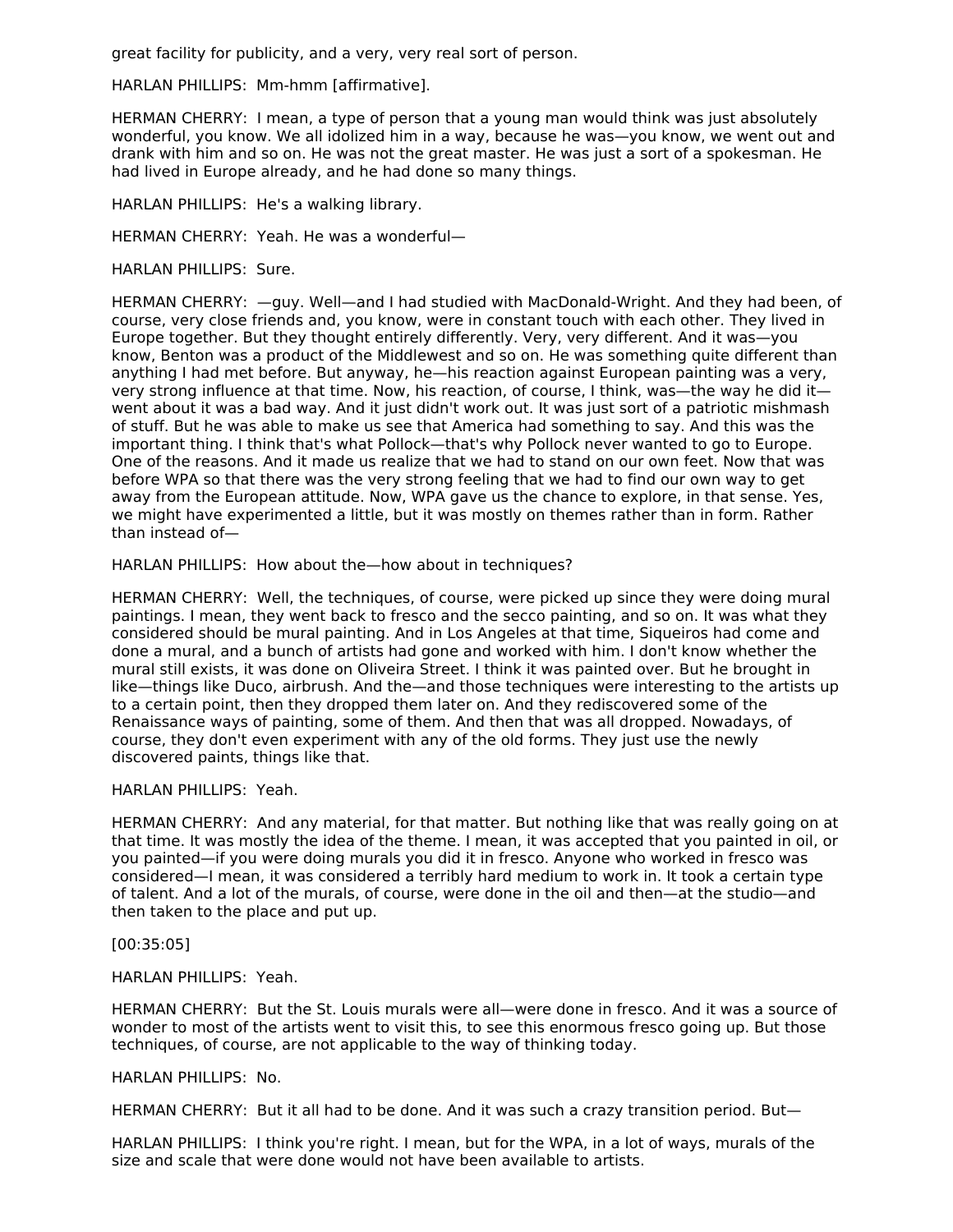HERMAN CHERRY: No.

HARLAN PHILLIPS: Either as artists or as assistants. So, it's suddenly to confront this kind of problem, a wall, you know, what to do with it. And as you said, as an assistant, you could make suggestions. You could somehow be part of something larger than you. And this is new, because artists are inclined to be individualistic, you know, and not care. Or quarrel over technique, approach, and idea, which is normal, because it's a self-expression.

HERMAN CHERRY: Mm-hmm [affirmative].

HARLAN PHILLIPS: But here they're involved in a big wall, what to do with it.

HERMAN CHERRY: Yeah. Well, there were collaboration in some murals more than, say, in others—than in others. And, of course, some of the young people who worked with the older painters as assistants eventually got their own murals to do.

HARLAN PHILLIPS: Sure.

HERMAN CHERRY: And then there were the competitions that occurred later, for which a lot of artists got murals on the basis of competing.

HARLAN PHILLIPS: Yeah.

HERMAN CHERRY: And they were given the chance then to give full scope to their particular talent at that time. Other artists discovered that they were better at printmaking or doing lithographs and things like that and got into those departments. Of course, the WPA did prefer something that was practical, but you'll find that in any official setup. Even the GIs in Europe found out that it would be better for them, if they wanted to paint or sculpt, to take up printmaking, because that meant something to the officials over there, because they probably thought it was just like you're going to become a printer, which was practical, whereas painting wasn't practical. Now, in certain areas in United States, you might have found that in the more sophisticated urban situations there was more understanding of what the artist was trying to do.

HARLAN PHILLIPS: Was there an increase of showing of your work on the WPA?

HERMAN CHERRY: Well, there were traveling exhibitions in the WPA. There were—Cahill was very good in that, in realizing that art should not be centralized, that it should be spread out. This was an important function of WPA at that time. And to show the artists' work in the various sections in United States. And there were running exhibitions going on. And as you very well know, there were little art schools and museums that were opened up all over United States which still exist in certain areas, and created a certain interest amongst the people.

And there was a man by the name of Stevens [ph], who was working with Cahill in Boise, Idaho and who worked in Los Angeles a little time. He's still alive. He's a—he's quite an old man now. He lives in Los Angeles. And he knows an awful lot about it. I mean, he was in on it from the beginning and was terribly interested in it. And he used to use a device of having a gallery art school situation set up where a local artist would teach painting to the people who started painting class. And then he would have the traveling shows coming in, but he would show local work in the front room—no, in the back room, and then traveling exhibitions in the front room. And since they were interested in what their local work was or what their—the collections that they had and things like that were in the back room, they had to walk through the front room, so that they were—he was trying by osmosis to get—let some of this stuff seep in, I would say.

[00:40:16]

And he did get them interested. He started all kinds of different projects—within these art projects. It wasn't just art that developed out of that, but a lot of other things, a lot of interest in cultural things in general.

HARLAN PHILLIPS: Yeah. It looks like an education [inaudible].

HERMAN CHERRY: Mm-hmm [affirmative]. Yeah.

HARLAN PHILLIPS: But from the artists' point of view, the notion that work is being shown somewhere farther than—

HERMAN CHERRY: Yeah. That was a—that was nice, I mean, to know that your work was thought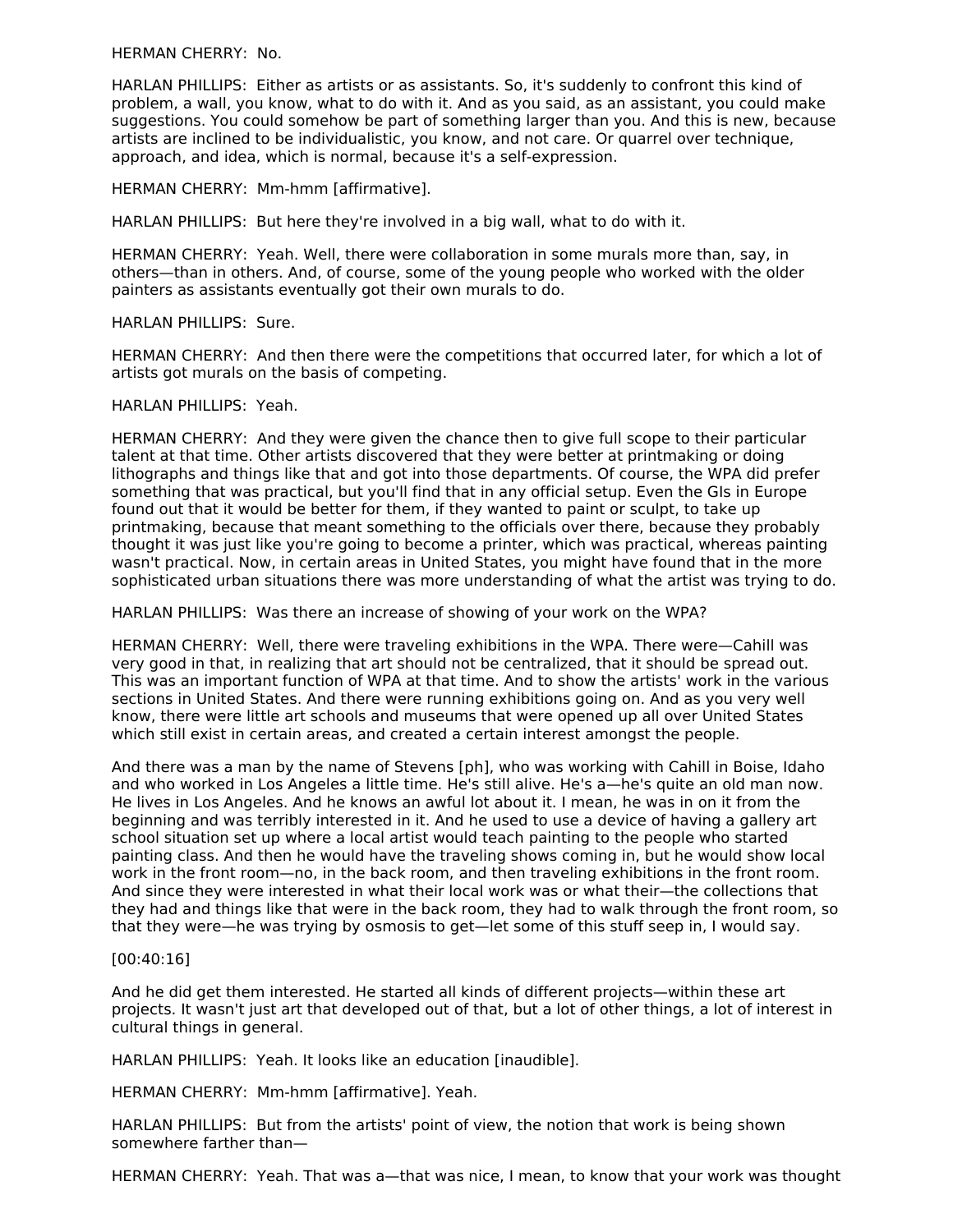up enough to be sent out in the middlewest and sometimes in the east, places like that. And it was, of course, shown locally quite often.

HARLAN PHILLIPS: Yeah.

HERMAN CHERRY: As I remember, in Los Angeles, they had a—sort of—they opened a little gallery at the office of the WPA. So, that was functioning continuously showing the paintings. But also, I suppose, functioned as a way of having people in the public buildings, and so on, come in and look and see what they like and what they might want. Also, it went to schools, so that students would be around painting and so on, which hadn't happened before. If it did, it was usually a very lousy painting or reproductions or something like that. And they gave courses in art history and things like that, which were interesting to the public. And they had debates and things like that. At the time, I thought it was very alive and—

HARLAN PHILLIPS: It was.

HERMAN CHERRY: Well, I didn't know any different, you know.

HARLAN PHILLIPS: Yeah. What about the—this I always thought, if you look back on it, there's something anachronistic, the development of organizations among artists, the Artists' Union, the Artists' Congress.

HERMAN CHERRY: Well, there wasn't as much going on in Los Angeles as it was in New York. But there were quite a bit of it, because there was a sort of an exchange going back and forth between Los Angeles and New York that wasn't happening in the other areas, because of the movies and a lot of writers, of course, and painters—money, which always attracts the arts. So, they had an Artists' Congress there and an Artists' Union. And all—nearly all of the artists were socially minded at that time. And they were working for the betterment of mankind and things like that. And there were lots of leftist causes then that the artists were interested in. It was all in the air. And also, it was the first time that the artists actually got together and made demands that were not entirely fulfilled but nevertheless had some sort of influence on the museums and art activities in the area. And I can't remember what outfit it was that started it, but they also one of them rented a place and had the exhibitions of its members and things like that. Now, that had something to do with having met, also, in the WPA. I would say that 50 percent of the artists I saw on the WPA in the beginning I hadn't even met. I mean, it was very rare, and especially in Los Angeles where people live 20, 30, 40, 50 miles apart. And so, it's hard to get together. And so, we began to see each other at least once a week and so on, and, of course, became acquainted and made new friends. And it started the ball rolling. However, it wasn't so much from the aesthetic point of view that we stuck together, but it was more from the social point of view. It's reversed itself now. It's more of the aesthetic. We might be from, the social point of view, miles apart.

[00:45:00]

HARLAN PHILLIPS: That's interesting. Well, social idea, social reform, reexamination was in the air. This was—

HERMAN CHERRY: Well, it was all there. That was why there's more or less the rediscovery of America—

HARLAN PHILLIPS: Right.

HERMAN CHERRY: —amongst the artists.

HARLAN PHILLIPS: And an interest in it.

HERMAN CHERRY: Yes.

HARLAN PHILLIPS: A common employer.

HERMAN CHERRY: Well, it wasn't then. It was a—don't forget that Roosevelt himself was a reformer. And they were generally for his program all the way down the line. So that it wasn't a case of saving your job by voting for the man [laughs].

HARLAN PHILLIPS: No.

HERMAN CHERRY: It was a very definite belief in himself and in the program and the idea that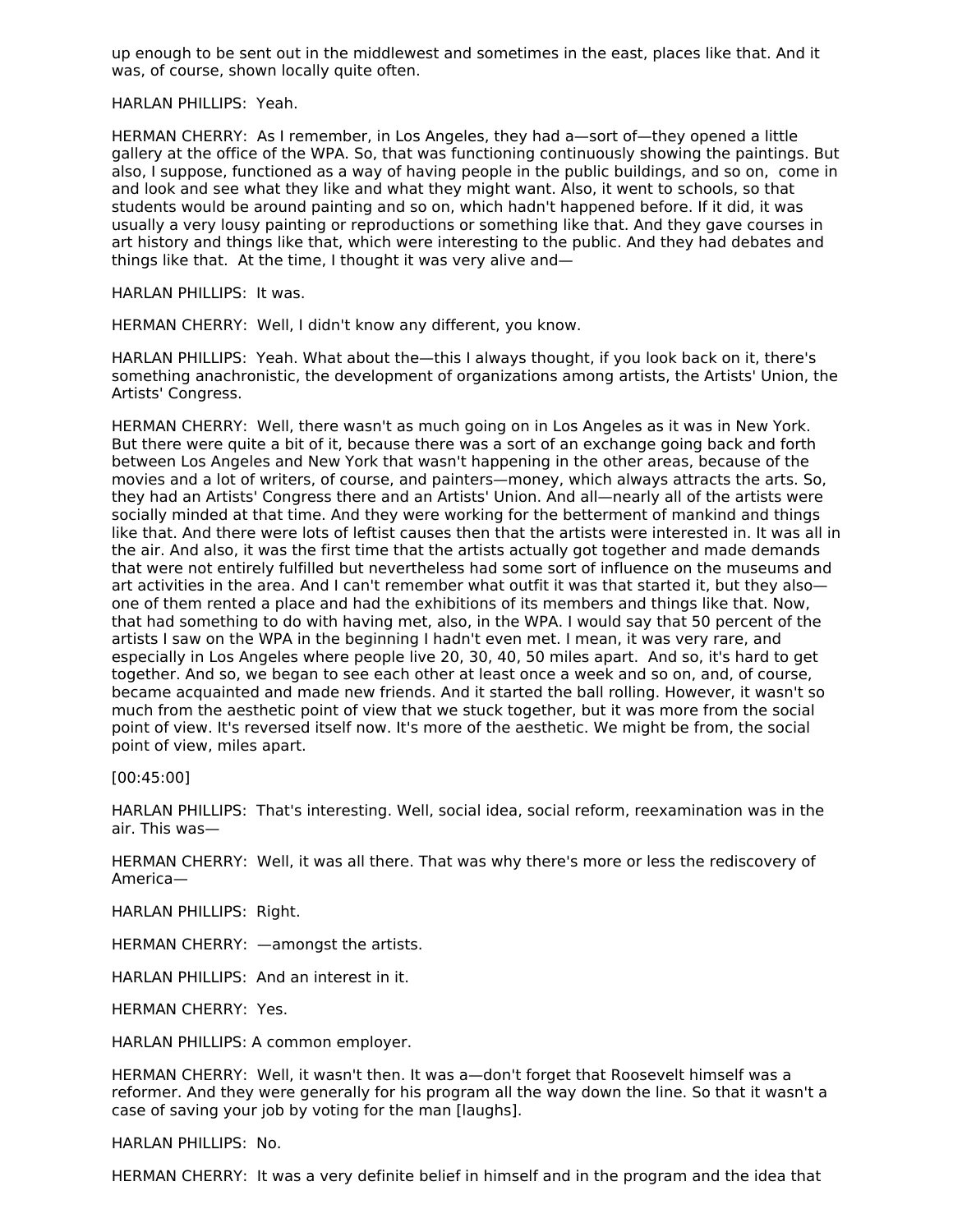his program had accepted the artists on his basis, rather than, say just merely a poverty program, but using the talents that were available at that time to its fullest extent.

HARLAN PHILLIPS: Yeah.

HERMAN CHERRY: Rather than say putting an artist on a job as a ditch digger, so he can just keep alive. That would have been roughly wasting his talent, his light, the bitterness, and everything else.

HARLAN PHILLIPS: Yeah.

HERMAN CHERRY: So, it wasn't only in the art field. It was in all the other fields. And I—I'm absolutely sure that the—whatever has happened in the theater, for instance, in America, has come out of WPA. So many of the people who later on were able to do something in the theater started with the Project. I think Orson Welles was one of them, as a matter of fact.

HARLAN PHILLIPS: Yeah. Well, was there a relationship between the Arts Projects? Writers, Music?

HERMAN CHERRY: Only incidentally. I mean, if—there wasn't—in Los Angeles, there wasn't too much of a theater. But if they needed someone to do sets or anything like that, they knew where to get the artists. And there was a—most of the artists knew or were involved with the other arts someway or other. I was involved with a theater too at that time.

HARLAN PHILLIPS: You were?

HERMAN CHERRY: And there were concerts, and you met musicians, and so on. There was not so much collaboration. But, again, I think for the first time they knew they were there and that you could always use those resources, you see.

HARLAN PHILLIPS: Sure. I've run into some areas in the country where the artists design programs.

HERMAN CHERRY: They did that there.

HARLAN PHILLIPS: Yeah.

HERMAN CHERRY: You know, they were—some artists are very good at certain things. And once it was discovered, well, they used it [inaudible].

HARLAN PHILLIPS: Sure.

HERMAN CHERRY: And they were actually available if there had been, say, a slightly different setup. I don't know how to put it. There might have been more of a collaboration between the different arts. They tried—as I remember, very vaguely though—there were areas where they did try to create some sort of collaboration. But it's a little difficult, because each group was jealous of the other groups' power—

HARLAN PHILLIPS: Yeah.

HERMAN CHERRY: —in a way, you see. Because, again, it was involved with money. They got so much money, and they didn't want to waste it on one thing, what they considered wasting, when they could use it within their organization.

HARLAN PHILLIPS: How did the artists look upon the quota reduction problem?

HERMAN CHERRY: What do you mean reduction problem?

HARLAN PHILLIPS: Well, in New York, for example—I don't know whether it was symptomatic in Los Angeles. But in New York, Colonel Somervell periodically said, Cut back 30 percent because of the funds which were available in Congress. Congress itself kept the arts programs on a tight financial grip so that the people who were doing the planning couldn't, you know, [inaudible].

HERMAN CHERRY: Well, there was always that. But I don't remember that anything happened to me about it. I mean, right to the end, I got what I got. I think it was \$21 or something like that. I forget now.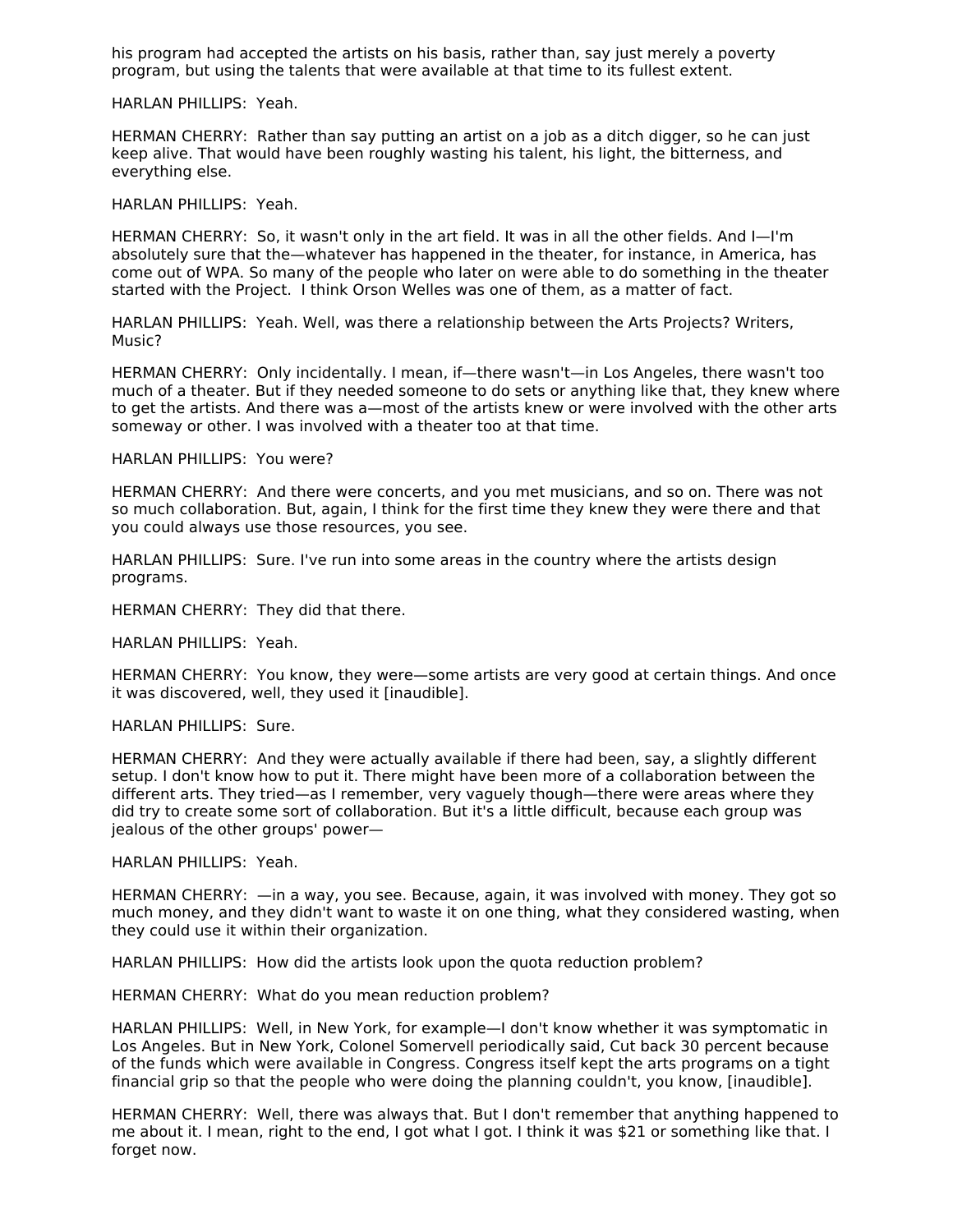HARLAN PHILLIPS: Yeah, or something to—

HERMAN CHERRY: And that was very adequate for me to live on, what with the material they gave me, because—since you didn't have anything to begin with. And it gave me terrific freedom to move around. And it more or less get started, you know, to confirm my feelings about what I wanted to do.

[00:50:15]

HARLAN PHILLIPS: Yeah. Did you go with a sketchbook? Or what?

HERMAN CHERRY: Well, at that time, I was doing figurative painting. But what do you mean with a sketchbook?

HARLAN PHILLIPS: Well, I mean, if you have opportunity to paint, to do the thing you really want to do and you have access to materials, idea becomes important. And you indicated that the social scene, the American scene was in the air. I don't know the extent to which that shaped your thinking at the time, but, you know, the memory memories of memories that you may have walking down the street, it's nice to carry a camera or a—

HERMAN CHERRY: Oh, well, a lot of people took photographs and worked from them and so on. I didn't do that. But I sketched. I mean, I think that was more or less the ordinary thing. I—yeah, I carried a sketchpad with me and even went out into the country and did sketches and drawings. Hundreds of them, as matter of fact, and then more or less used them in some way in the painting.

HARLAN PHILLIPS: Yeah.

HERMAN CHERRY: But I was in a very formative period at that time. My stuff wasn't popular. And not many people wanted it. A lot of the artists found out that the so-called American scene wasn't for them. You know, it was—

HARLAN PHILLIPS: That's a good thing to learn.

HERMAN CHERRY: Yeah, that's right. And something—it was something imposed. It was just the American scene per se. It wasn't that you were against what you saw in America [laughs]. It was just the way it was done, which you got caught in more or less, and then you dropped it eventually.

HARLAN PHILLIPS: Yeah.

HERMAN CHERRY: It was too, say, sentimental or sort of verging on [inaudible].

HARLAN PHILLIPS: [Inaudible.]

HERMAN CHERRY: Yeah. So, I didn't—I dropped that after a while. It wasn't my genre. It wasn't anything that I really felt. It was just that I was interested in the idea of doing something which was, say, closer to my background however which way it went.

HARLAN PHILLIPS: Yeah.

HERMAN CHERRY: But there is nothing more American than, say, a Pollock painting, and the way he says it. But at the same time, it comes from all sorts of sources that are historical sources, Renaissance, you know, and the modern French painting and so on. Nevertheless, he's made something else into it. We didn't drop that. I mean, this was something that Benton wanted to do. Of course, he didn't succeed entirely, but he really wanted to throw out—for some reason, he hated Europe. I guess he had to hate it to reject it in some way, to be able to accept himself.

HARLAN PHILLIPS: Yeah. The gist, though, was that the ideas were there, and they were being bent to an American expression, ultimately rejected in terms of the American scene where—

HERMAN CHERRY: That's right.

HARLAN PHILLIPS: Yeah. [Inaudible] shuffling [inaudible] artistic cards he had—

HERMAN CHERRY: Yeah.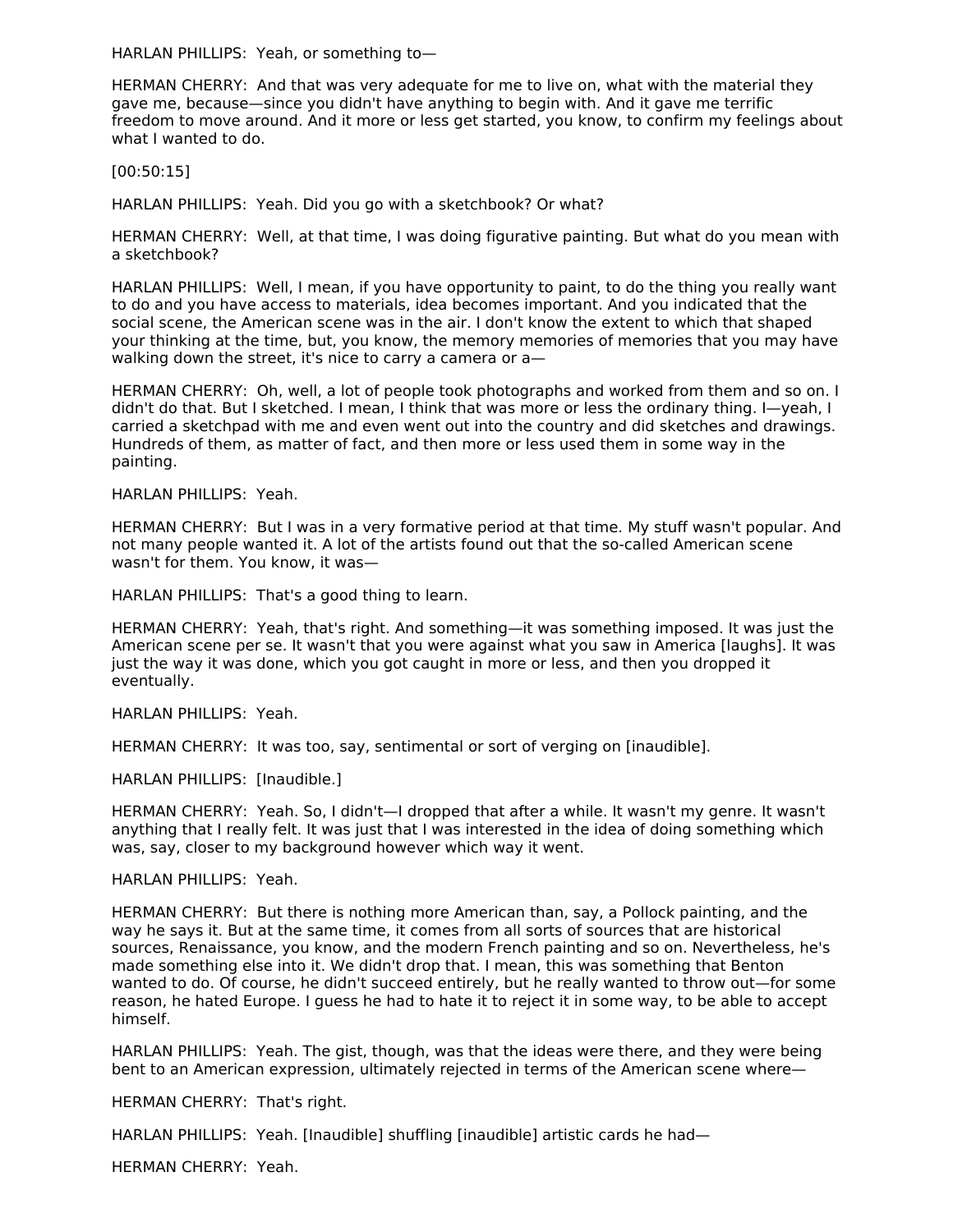HARLAN PHILLIPS: —and come up with a new personal statement that he wanted to make.

HERMAN CHERRY: Yes, finally. Well, some of them didn't come up with a personal statement until years and years later.

HARLAN PHILLIPS: Right.

HERMAN CHERRY: And it was a—even a person like Gorky, who was abstract way back in the early '30s—well, Picasso, of course, and he was—everybody else was doing American scene and figuration and so on, really didn't hit—make a personal statement until toward the end of his life.

HARLAN PHILLIPS: Yeah.

HERMAN CHERRY: I mean, it wasn't at all personal. It was just abstract. I mean, he just happened to be more interested in that area.

HARLAN PHILLIPS: Yeah.

HERMAN CHERRY: But the personal statements came later with all of them. And some a little earlier, some a little later. It's according to where you happen to be at the time. If I had stayed in New York, I probably would have gone into abstract painting much earlier.

HARLAN PHILLIPS: I think so.

HERMAN CHERRY: Everybody—it was in the air. Whereas in Los Angeles, there was no area where you can be influenced. You just didn't see enough.

[00:55:08]

HARLAN PHILLIPS: Not even—how about in association with MacDonald-Wright?

HERMAN CHERRY: Well, MacDonald-Wright was not in abstract to begin with. He was against anything like that. He'd already dropped his Synchrony [Synchromism]—

HARLAN PHILLIPS: Yeah.

HERMAN CHERRY: —years before, and was doing Chinese mandarin self-portraits of himself as a mandarin or as Lao Tzu or Confucius or Buddha or something like that.

HARLAN PHILLIPS: Yeah.

HERMAN CHERRY: He was doing figurative painting. And he really wasn't interested in abstraction. He was only interested actually in the Chinese and Renaissance, sort of collaboration [inaudible], which you know are in his paintings [inaudible].

HARLAN PHILLIPS: But what about Guston?

HERMAN CHERRY: Guston was doing figurative painting very much under the influence of the-Piera della Francesca and Orozco, and so on. Actually, he didn't become an abstract painter until after 1950. He was already abstracting, but going way out, it was about '51, I think [inaudible].

HARLAN PHILLIPS: Well, what about the seeds of this? Did you find any in the '30s?

HERMAN CHERRY: Well, yeah. There were painters who were trying—working at it, like [Merrill. Merrill –Ed.] in Los Angeles, who was doing a sort of flowing painting. A person like Jenkins today is doing not [ph] as well. But they were. It was in the air. And, of course, you saw some abstract paintings, but it never really penetrated. You never got to it somehow. There were painters coming in from New York, from Europe, who had touches of it, but mostly you found that they were influenced by Cézanne or Gauguin or Van Gogh or something like that. In part, they didn't go past that in their own paintings. And I didn't. I made futile attempts on it. It never quite happened until I came to New York. And I think it's very rare that someone working alone comes up with something which is way in advance of his time, generally it's—a group action of some kind even if it's for a short time. It may not last very long, but—I mean, the group idea may not last very long, but once the idea is implanted, why then, they spread out and work on their own.

HARLAN PHILLIPS: Yeah.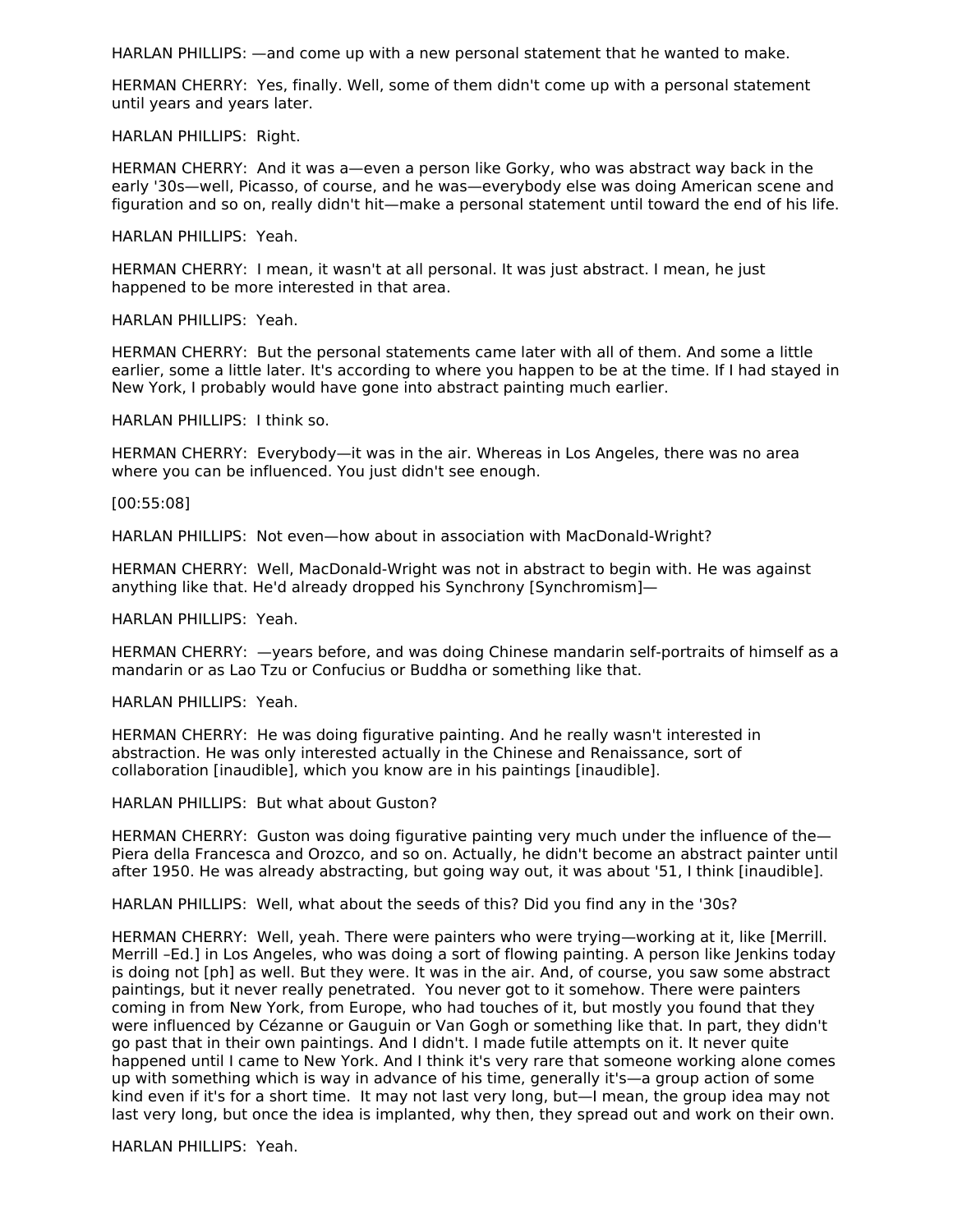HERMAN CHERRY: But once that's said—but there was no—there wasn't any of that really going on—and a lot of talk about art amongst a few people, but it was really the—in Los Angeles the Mexican thing had become a tremendous influence. As it was, if you had gone to San Francisco at that time, when Diego Rivera was doing the murals there, you would find that every artist on the project was doing Diego Rivera murals. All you have to do is go to Coit Tower, and you'll see that.

HARLAN PHILLIPS: But I talked with Ben Cunningham.

HERMAN CHERRY: Yeah. Ben would know all about that.

HARLAN PHILLIPS: Yeah. But he—you know, he was experimenting in a way in those days.

HERMAN CHERRY: I didn't know his work at that time. And he's been slowly developing, slowly developing, along the lines that his work is today—quite a long time. But he was caught in that, at that time too. It wasn't the case of just changing your style to fit the Project. It's just the way it was.

HARLAN PHILLIPS: Right.

HERMAN CHERRY: And there were powerful men who may not have been powerful artists who had a tremendous influence at that time, who had, say, very strong forward ideas about things, but they were ideas and had nothing to do with the influence to your painting. Because everybody dropped Diego Rivera after a while. It just didn't fit somehow. Later on, there is that discovery for themselves. But there were some artists who have remained still under the influence of the Mexican painters. Still paint that way today.

HARLAN PHILLIPS: Did you see much of the Washington people in Los Angeles?

[01:00:02]

HERMAN CHERRY: No. MacDonald-Wright and Feitelson were the only ones that—saw them. I never met Cahill until I came to New York. And the only time we had anything to do with each other was when I wrote a letter to him about something I disliked very much in the Art Project about MacDonald-Wright and Feitelson. And I don't go into that. I mean, that's just like a personal vendetta on my part. And he sent the letter onto MacDonald-Wright [laughs]. Well, I can see his point, because he didn't want to get caught up in local situations, you know.

HARLAN PHILLIPS: Mm-hmm [affirmative].

HERMAN CHERRY: And then he might have thought that I was a griper or something like that, you see.

HARLAN PHILLIPS: Yeah.

HERMAN CHERRY: And you get enough of those letters all the time.

HARLAN PHILLIPS: And from his point of view, he couldn't fight guerrilla warfare—

HERMAN CHERRY: Yeah.

HARLAN PHILLIPS: —from 3,000 miles [laughs].

HERMAN CHERRY: And not only that. But he was a terribly close friend of MacDonald-Wright.

HARLAN PHILLIPS: Yeah.

HERMAN CHERRY: He also was involved with the Chinese situation and idea. And so, [laughs] I mean, he's going to take Wright's word. I don't blame him, against my word or something. I felt it was a Wright project basically, and I didn't like the idea. I thought it should have been more democratic, in a way. But—

HARLAN PHILLIPS: But did you have discussions with Wright on this? Or was it difficult to discuss things—

HERMAN CHERRY: You didn't discuss things with Wright. You merely listened. And he wasn't in there very often anyway. He didn't hang around there. He was on—Wright like power and so on.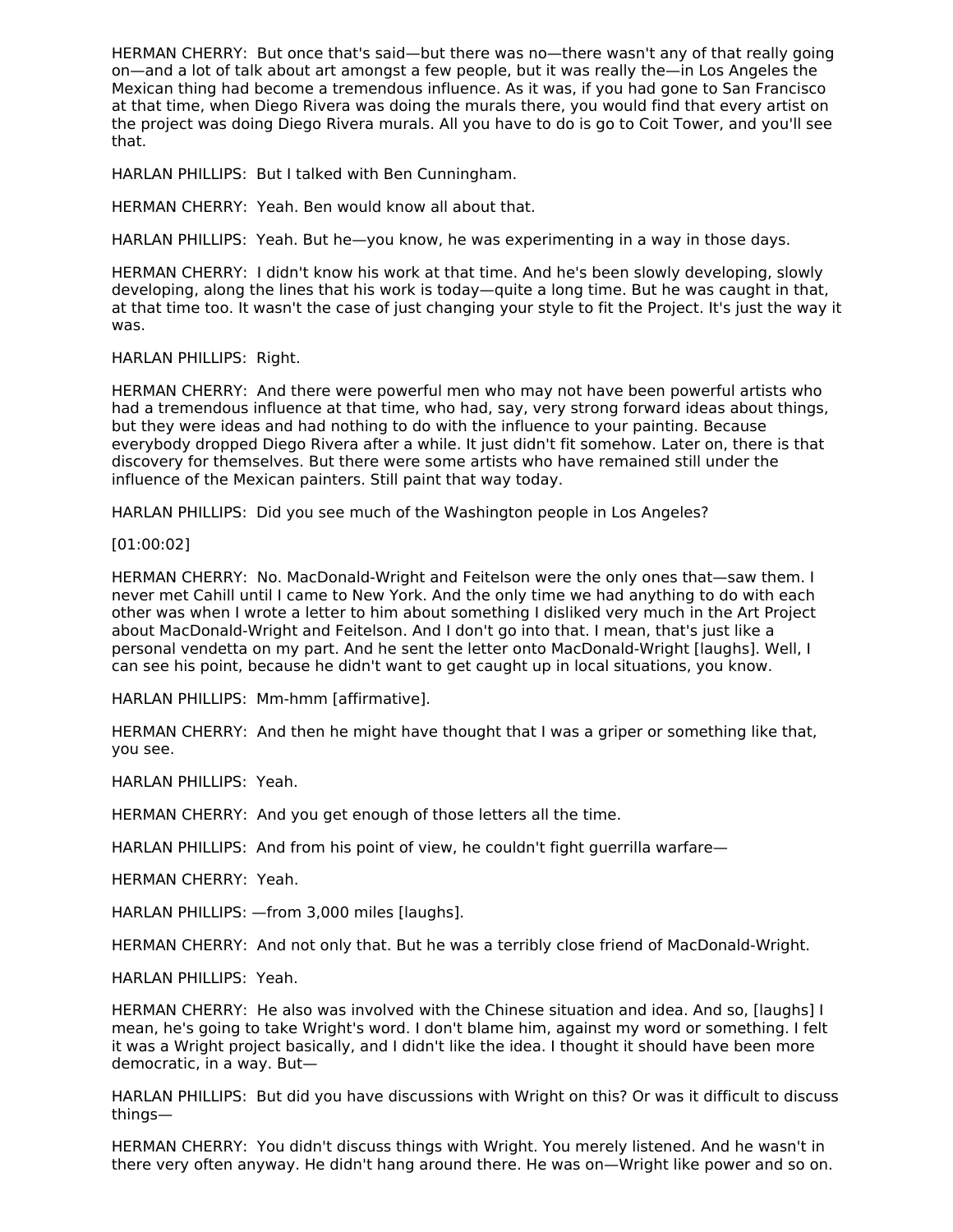Now, I saw him last time I was in Los Angeles. I mean, I admire him in so many ways, and I certainly don't in others, you know. But he—I don't think he believed in the Project, you see. He's too much of an aristocrat, too much of a ego, in many ways, for him really to believe in any democratic process at all. And Feitelson, of course, he just—they just wrote little articles about each other. Wright would say Feitelson was the—one of the most learned man in the Renaissance. He came in the Renaissance, and Wright would take the Oriental area. [They laugh.] And it was very, very funny what was going on between the two of them. I don't talk to—I know it's on a recording but I don't care [inaudible]. I still haven't talked to Feitelson since those days [laughs].

HARLAN PHILLIPS: You haven't?

HERMAN CHERRY: [Laughs.] And every time I get a message from Los Angeles, I—it was from like Feitelson, and he said something about me [inaudible] something like that. [Inaudible]. [Laughs.]

HARLAN PHILLIPS: [Inaudible]—

HERMAN CHERRY: It's kind of a—it's funny now. I mean, I don't care one way or the other, as a matter of fact.

HARLAN PHILLIPS: But at the time, at least.

HERMAN CHERRY: At the time, yeah. I was very bitter.

HARLAN PHILLIPS: Well, did you see much of Joseph Allen?

HERMAN CHERRY: I don't know Joseph Allen.

HARLAN PHILLIPS: How about Joe Danysh?

HERMAN CHERRY: Yes. I saw Joe Danysh occasionally. As a matter of fact, at that time, I was very close to Fletcher Martin who is very big up there. At that time, he was doing murals and, of course, he was, you know, doing very well as a painter. And he—of course, his—the American scene was just absolutely perfect for him. That's a marvelous example of—

HARLAN PHILLIPS: [Inaudible.]

HERMAN CHERRY: —where it just fit, you see. Whereas had a certain illustrative ability that he has more than the certain—I mean, he has tremendous illustrative ability. And so, we were very, very close, and he was very close to Danysh. And we used to drive up to San Francisco occasionally, and we all go out and have a ball together. So, Danysh was a man who liked the good life. And I don't know how he got the job. I think he had a little gallery in San Francisco, if I remember correctly, and then through that somehow. But he was very free about the way the WPA was run.

[01:05:16]

HARLAN PHILLIPS: Yeah.

HERMAN CHERRY: As a matter of fact, except for some local egos and so on, I think generally the whole thing was run very well.

HARLAN PHILLIPS: Yeah.

HERMAN CHERRY: And then I saw Kadish up there. He was the head of the mural project at that time, and he, of course, was a firm reliever in the WPA and what it stood for and the possibilities, things like that.

HARLAN PHILLIPS: Did you run into William Gaskin, in San Francisco?

HERMAN CHERRY: No. Gaskin? No.

HARLAN PHILLIPS: You didn't?

HERMAN CHERRY: I may have. I'm terrible with names. So, it's very possible. I just simply forgotten his name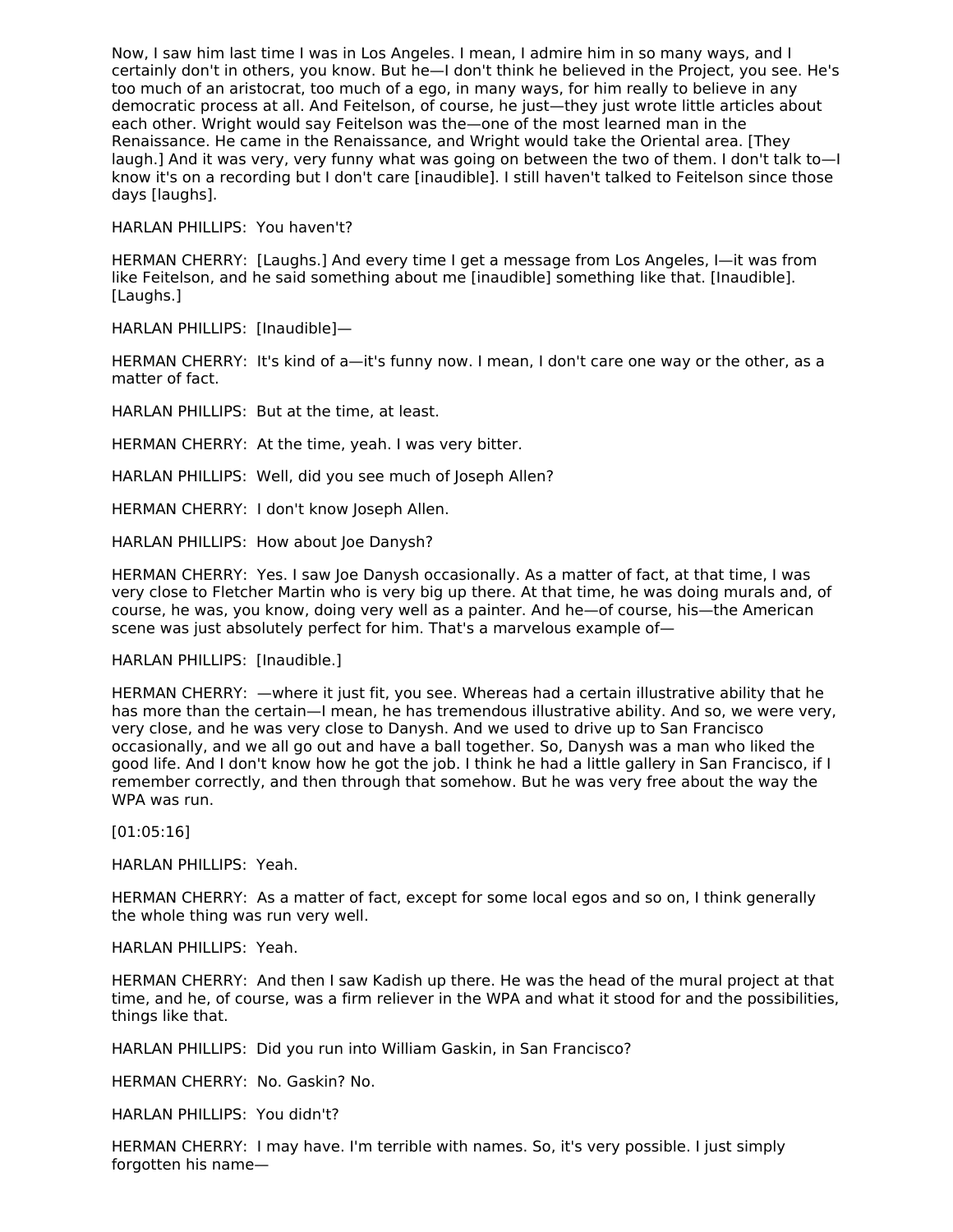HARLAN PHILLIPS: Yeah.

HERMAN CHERRY: —through all these years.

HARLAN PHILLIPS: Well, Danysh was sort of an overall—

HERMAN CHERRY: Yes. He was head of the whole western division, I believe.

HARLAN PHILLIPS: Yeah. And he used to arrive—or at least he's been described he's arriving pretty much like a cyclone.

HERMAN CHERRY: Yeah. Well, he was a dapper guy. And at that time, he was married to a very wealthy woman. And he was—had taken up horses and so on. He was horseman and a few other things. And he lived high and wide. And I guess he was, for the time, the perfect person for that sort of thing, a lot of energy, and he could meet people. And a little nutty, which was good, you know—[Harlan Phillips laughs]—rather than just being an official—

HARLAN PHILLIPS: Sure.

HERMAN CHERRY: Official attitude. Well, he—but through a—maybe through accident or what, or there must have been someone in Washington that had some kind of an idea about it, they put very peculiar guys at the heads of these things that worked out very well sometimes. You know, I don't know how the—I have an idea that Danysh was a good organizer in some way. He sort of kept things together. But it was funny to see him, sort of, head of the project, and MacDonald-Wright just—you know, the western division—MacDonald-Wright just in the Los Angeles area.

HARLAN PHILLIPS: Yeah.

HERMAN CHERRY: But he seemed to work out really well. But, of course, he won't accept any complaints either [inaudible]—

HARLAN PHILLIPS: Yeah.

HERMAN CHERRY: —which I suppose the way an organization has to be run.

HARLAN PHILLIPS: Mm-hmm [affirmative]. Well don't you find it surprising that the artists discovered even administrative talent? Because you're right, this was creating an institution, you know, out of whole cloth. Start it tomorrow.

HERMAN CHERRY: Yeah. That's true. It never did end up into a—in a bureaucracy. It might have, if it had kept on longer. It's possible. But the—it didn't. It was always really quite fluid, except when the Washington people—you know, you couldn't tell whether the Project was going to exist. There was always this talk about, well, it looks like it's going to end, and it's all finished, et cetera. And there was always that Damocles' sword hanging over. So, you never really were set. Maybe that's what kept it sort of floating—

HARLAN PHILLIPS: Alive.

HARLAN PHILLIPS: —as it were.

HARLAN PHILLIPS: Yeah.

HERMAN CHERRY: And it never became institutionalized.

HARLAN PHILLIPS: Right.

HERMAN CHERRY: But it might have been. And besides that, I don't see how you can do it with the artists there. You know, it would just be impossible. Each one is more or less an individual. It would have been very difficult to make them conform to anything like that. They simply would have dropped out.

HARLAN PHILLIPS: Yeah. I think that's, in a way, the reason why the Project was set up initially as Federal Project Number One. Federal control in Cahill's hands as far as the artists were concerned. So, only subsequently, I think in 1939, when they discontinued the Theater Project, Hallie Flanagan had raised hell, and quoting senators correctly in One-Third of a Nation, the play about housing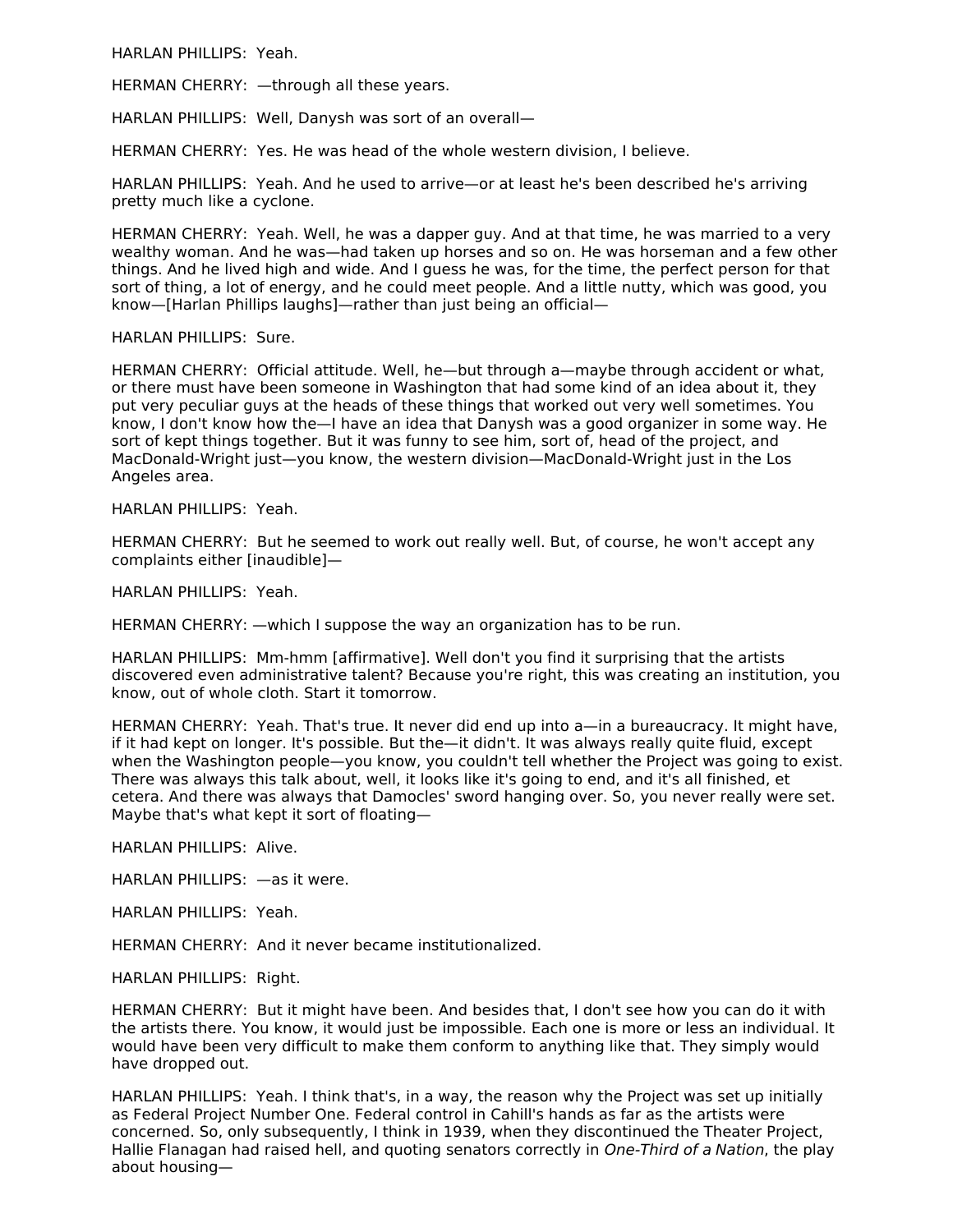HERMAN CHERRY: Mm-hmm [affirmative].

HARLAN PHILLIPS:  $-$ you know. Or Triple-A Plowed Under. [Laughs.] [Inaudible.] And senators got a little a little sensitive as you—as you—as the—you know, they would with idea. And here the federal government was supporting the most volatile groups where idea is concerned, the arts.

[01:10:01]

HERMAN CHERRY: Absolutely.

HARLAN PHILLIPS: Right. And so, they turned the administrative control away from the federal government to the state agencies in '39, or'40.

HERMAN CHERRY: Well, it was ending anyway. The war was imminent.

HARLAN PHILLIPS: Yeah. What impact did the war have? Did anybody attempt to shape the Project in terms of preparedness?

HERMAN CHERRY: Not that I knew of.

HARLAN PHILLIPS: Yeah.

HERMAN CHERRY: They just suddenly ended. I mean, they're—the war was imminent, and they wanted to use the money, I suppose, for the war effort, for what was coming up, and people's minds actually were spread out now. I mean, it's really hard to work under those circumstances.

HARLAN PHILLIPS: Sure.

HERMAN CHERRY: And even if the artists had worked through all the war years, which some did —most of them did as much as possible, they—I don't see how the Project could have existed—

HARLAN PHILLIPS: Yeah.

HERMAN CHERRY: —under those circumstances. Because all—the idea was that—and the Project was to use the manpower that was not being used in the economic system. And the war was taking an awful lot of them. They were going into factories, and they were going into the army, and so on.

HARLAN PHILLIPS: Sure.

HERMAN CHERRY: So, there's another reason for the WPA to stop. There was hope that something might come out of it and continue afterwards. You know, there might be something.

HARLAN PHILLIPS: Yeah.

HERMAN CHERRY: But nothing did happen. But it worked out, however, that a lot of the GIs, a lot of people who'd been on the Project, as a matter of fact, who were in the war, were then given another [two years' surcease –Ed.]. That is, if they survived the war.

#### HARLAN PHILLIPS: Yeah.

—

HERMAN CHERRY: And they were able to go to Europe, and able to go do other things and then expand. And at that time, of course, after the war, it was a year when—of experimentation, when every—all our concepts had had to take drastic changes. Our social concepts, our aesthetic concepts, and lots of the people had traveled more, become more sophisticated, less localized, and things began to simmer. At the same time, you got to remember that the enormous amount of European artists came over here, especially the surrealists, and lived here all during the war years, [Max Ernst, Breton –Ed.]—well, you name 'em, I just can't think of all of them at the moment. And they exerted great, great influence on the artists here. They had never recognized the American artists in Europe, and then they began to see some of the things being done. And they became acquainted. Like Gorky was invited into their group. [Matta was here. –Ed.] There—so that the war had a way of changing and maybe expediting certain things were in the air that were inevitable in the course of art, and moving it ahead that much faster.

HARLAN PHILLIPS: Well, the artists' groups themselves took positions on these foreign, ugly voices long before any other groups did. In New York, the Artists' Congress, for example, and the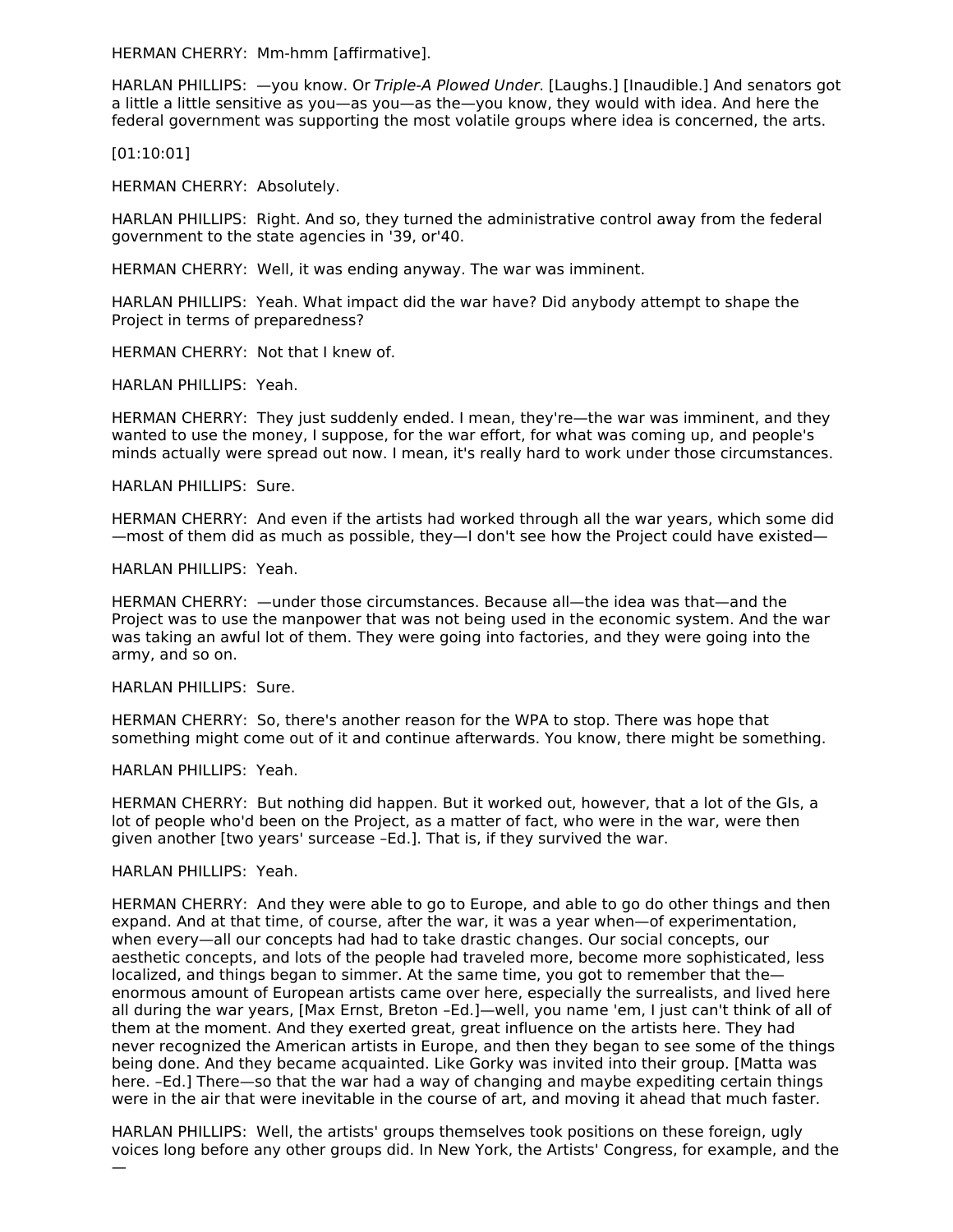HERMAN CHERRY: Oh, yes. There were—the artists were all involved in the—say, the Spanish Civil War.

HARLAN PHILLIPS: Right up to their—

HERMAN CHERRY: Oh, yeah. They were all involved with that. That was part, also, of the social scene. I mean, they were just socially conscious. And I think it wasn't just the painters, it was all the people in all the creative fields, you'll find that—if you look at the roster of names of the people at that time who were involved in it, it's just absolutely amazing. I think I have a book on the Writers' Congress I picked up in San Francisco. A sort of historical document. [Inaudible.] [Cherry looks for a book. –Ed.] And the list of names are incredible. Do you know this book at all?

[01:15:01]

HARLAN PHILLIPS: Yes. University of Chicago?

HERMAN CHERRY: No, the University of California, I think, put this one out. Let's see.

HARLAN PHILLIPS: Yeah, California Press.

HERMAN CHERRY: Yeah. And Wendell Willkie, Wallace [ph] Bentley, Lattimore, Darryl Zanuck. [Laughs]. I mean, the craziest names. And then the writers, Robert Rawson, and director Kenneth Macgowan, [Yarus Ekins –Ed.] who of course fled to the East. [Inaudible], John Hubley, who does fantastic cartoons in New York, won all the prizes. Arch Oboler—I mean, just to go through it is very, very interesting.

HARLAN PHILLIPS: But you know, the original impulse of the WPA was to kind of feed them gambit.

HERMAN CHERRY: What kind of—

HARLAN PHILLIPS: Feed them.

HERMAN CHERRY: Oh, feed them?

HARLAN PHILLIPS: Yeah. You know, all the circumstance under which it came about. There were a lot of people and artists or the arts where one group that required some support. They weren't being used in the—

HERMAN CHERRY: No, they weren't being used. I was making seven dollars a week before I got on the Project.

HARLAN PHILLIPS: That in the bookstore?

HERMAN CHERRY: That was in the bookstore. I was working half a day and getting seven dollars a week, and I considered myself lucky. Not only that, but a lot of people considered me lucky.

HARLAN PHILLIPS: Yeah.

HERMAN CHERRY: It was an interesting job.

HARLAN PHILLIPS: Oh, sure.

HERMAN CHERRY: And I was able to exist on that seven dollars a week. And I was able to paint in the mornings and whenever other time I had. So that when I got \$21 a week, that was quite a jump [ph], you see.

HARLAN PHILLIPS: Yeah.

HERMAN CHERRY: But there—most of the people I knew were absolutely broke. I mean, it is—or they were just working 24 hours a day trying to just exist [inaudible]—

HARLAN PHILLIPS: Yeah.

HERMAN CHERRY: —all kinds of jobs [inaudible].

HARLAN PHILLIPS: That's right. And this is one of the requirements, I think, that you had to have a job to keep yourself together, because there wasn't any market— or what market there was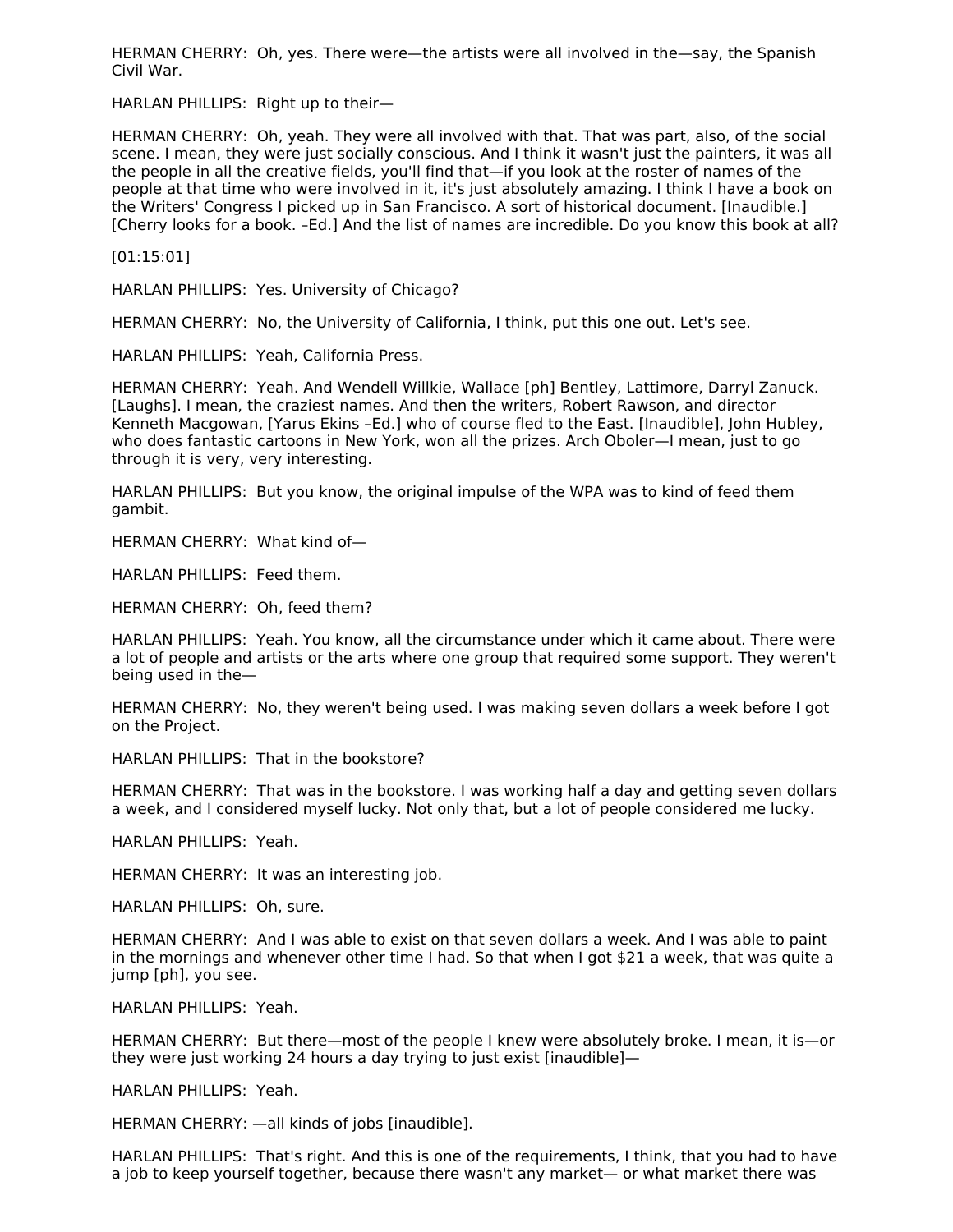wasn't interested in local.

HERMAN CHERRY: No, not at all.

HARLAN PHILLIPS: And it was very difficult to—

HERMAN CHERRY: At that time, as a matter of fact, the gallery that I had for two years there at —two years—two or three years, Feitelson took it over afterwards and then made a big gallery out of it later, when they moved. But I don't think we ever sold one painting. [Laughs.] We just never sold one painting. The people who were collecting paintings there just went to Europe. That was the big writers and directors and so on, who bought French painting.

#### HARLAN PHILLIPS: Right.

HERMAN CHERRY: They were not interested in local painting at all. And no, I don't think there was a damn thing sold. Later on, when Feitelson ran that other gallery, Stanley Rose on Hollywood Boulevard, why, they got like a big Renoir show and so on, so, you know, you could sell something out of that. It wasn't so much in local shows. As a matter of fact, I—this—I think the other thing, a little bit romance in it or something, I met my future wife.

#### HARLAN PHILLIPS: On the Project?

HERMAN CHERRY: On the Project. She just come from Chicago. She got on the Project, Denny Winters. And so, she was on the project quite a while, as I was. She was also on the Chicago Project, I think, earlier. Yeah. So, there was a lot of that, of course, going on.

HARLAN PHILLIPS: Well, in personal terms but for the WPA, where would you have been? I mean, what did it add to you?

HERMAN CHERRY: Well, I think it—I would have gone on—

HARLAN PHILLIPS: Anyway.

[01:20:00]

HERMAN CHERRY: I think that was inevitable. But a lot of the people who didn't get on the Project went into Walt Disney, for instance, and commercial art, things like that.

HARLAN PHILLIPS: Mm-hmm [affirmative].

HERMAN CHERRY: And that was the end. They were finished. And a lot of people who were on the Project, if it hadn't existed, would have gone into commercial art or would have given it up and gone into advertising or would have done something else and maybe painted on Sundays, you see. There were absolutely no opportunities. And it took a certain type of mentality to stick with it. I mean, a really romantic type of mentality where the—you live on bread and water and in an attic. I mean, that's the way. When I think of all the things I did before the Project just to keep alive, and ruin my body in the attempt, certain areas of it. If the WPA had been there earlier, I would have—that wouldn't have occurred. I mean, you destroy— when you're young, of course, you don't know it, but you really hurt yourself physically.

## HARLAN PHILLIPS: Yeah.

HERMAN CHERRY: But we were living under terrible circumstances, now that I think of it. But at the time, of course, I mean, it was just—it seemed like part of life. And we were able to live decently, you know, and maybe have some wine on the table, which was a nice idea.

HARLAN PHILLIPS: Sure. It's like the—it was that one man said, I could afford, after paying the bills, a bottle of beer.

#### HERMAN CHERRY: Yeah.

HARLAN PHILLIPS: Well, you know, that's a small thing to look forward.

HERMAN CHERRY: Yeah.

HARLAN PHILLIPS: But nonetheless, in its terms, it was a big thing.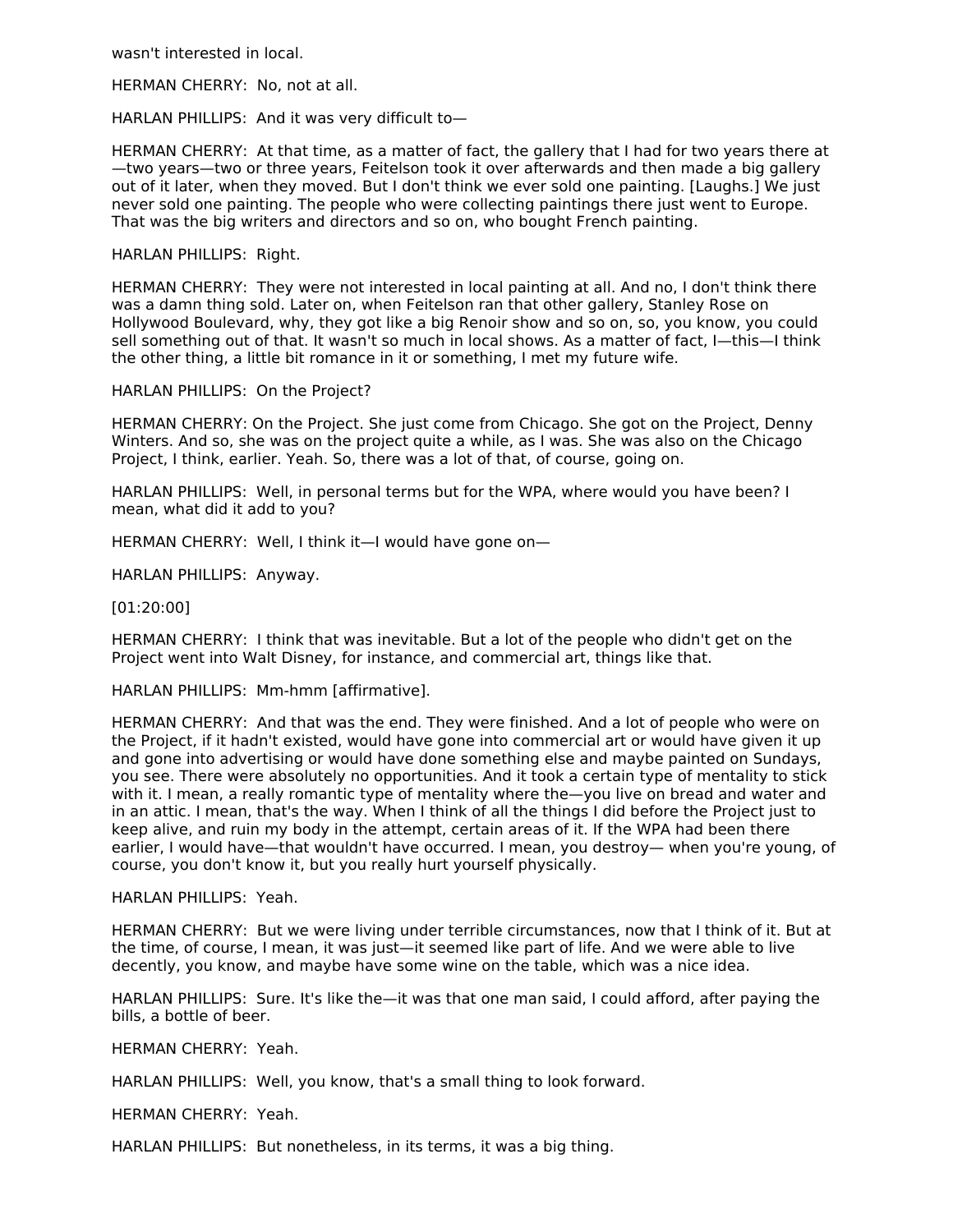HERMAN CHERRY: Yeah, absolutely big. I mean, we would say the artists would get together, and everybody brings something, you know, and we'd all sit down and eat. We'd have wine for everybody, I mean, which is something unheard of. We never think of having whiskey, of course. Nowadays, I mean, it doesn't—you know, you bring a bottle, or somebody brings a bottle. But then just to have a bottle of wine was something marvelous. And prior to that, I mean, you know, even artists would collaborate. They would bring whatever they had now, so we'd all put it together and try to make a meal out of it. But I think that it saved a lot of artists who would not have the strength who have stuck with it all that time.

HARLAN PHILLIPS: Yeah.

HERMAN CHERRY: Now, it's different, of course, because a student goes to a university, an art school or something, gets a degree, and there's a possibility of a teaching job, which did not exist at that time.

## HARLAN PHILLIPS: Yeah.

HERMAN CHERRY: And no artists had a degree at that time. No artists went to college. You look at the artists in the '40s and '50s—late '40s and '50s, and you'll find that none of them have degrees, the ones who have made names for themselves. And that only came later when the artists made some kind of reputation, and it began to impose itself on the historic conscience of America. Then the art departments began to think in other terms about getting artists who were —artists who had come to some conclusions. And that opened the way for the next generation. It made it much easier for them. And these—also, it's much easier for art—young artists to get a gallery. I mean, there are places available, over 300 galleries in New York alone, over 60 in Los Angeles.

HARLAN PHILLIPS: I know that changed—the whole market has changed.

HERMAN CHERRY: Completely.

HARLAN PHILLIPS: But the market—and the way it's related to the traveling shows, the touring shows in the '30s. That is whatever exposure means to someone who comes to a gallery. I mean, this is our big national pastime, it's not baseball anymore, it's attending gallery museums.

HERMAN CHERRY: True. [It's a bigger (ph)] thing now.

HARLAN PHILLIPS: Yeah. So that—however, this kind of awareness grows. Yeah. It's probably in some ways related to the '30s, the touring shows, art [inaudible]—

HERMAN CHERRY: Well, I don't doubt it at all. I couldn't put my finger on where it would be, whether the schools and the galleries and the art activities in the '30s had something to do with it or not. I don't know. I would suspect that it couldn't have existed without it.

#### [01:25:30]

HARLAN PHILLIPS: Yeah.

HERMAN CHERRY: I mean, I just don't see how—it would have taken that much longer for the American artists to have gotten rid of that inferiority complex that he had concerning the European art and things like that.

HARLAN PHILLIPS: Yeah, or just simply finding—

HERMAN CHERRY: Yeah, as a man.

HARLAN PHILLIPS: Finding a [niche in his own society –Ed].

HERMAN CHERRY: That's right.

HARLAN PHILLIPS: Yeah.

HERMAN CHERRY: Yeah. No place—it was a complete neglect and oblivion by society toward the artist, and he was very, very much alone. Now, it's just the reverse, and I don't know whether the other is better. It's—now, the—even this situation here, who would have think that anybody wants to record anything an artist has to say? It just wasn't important enough. And for many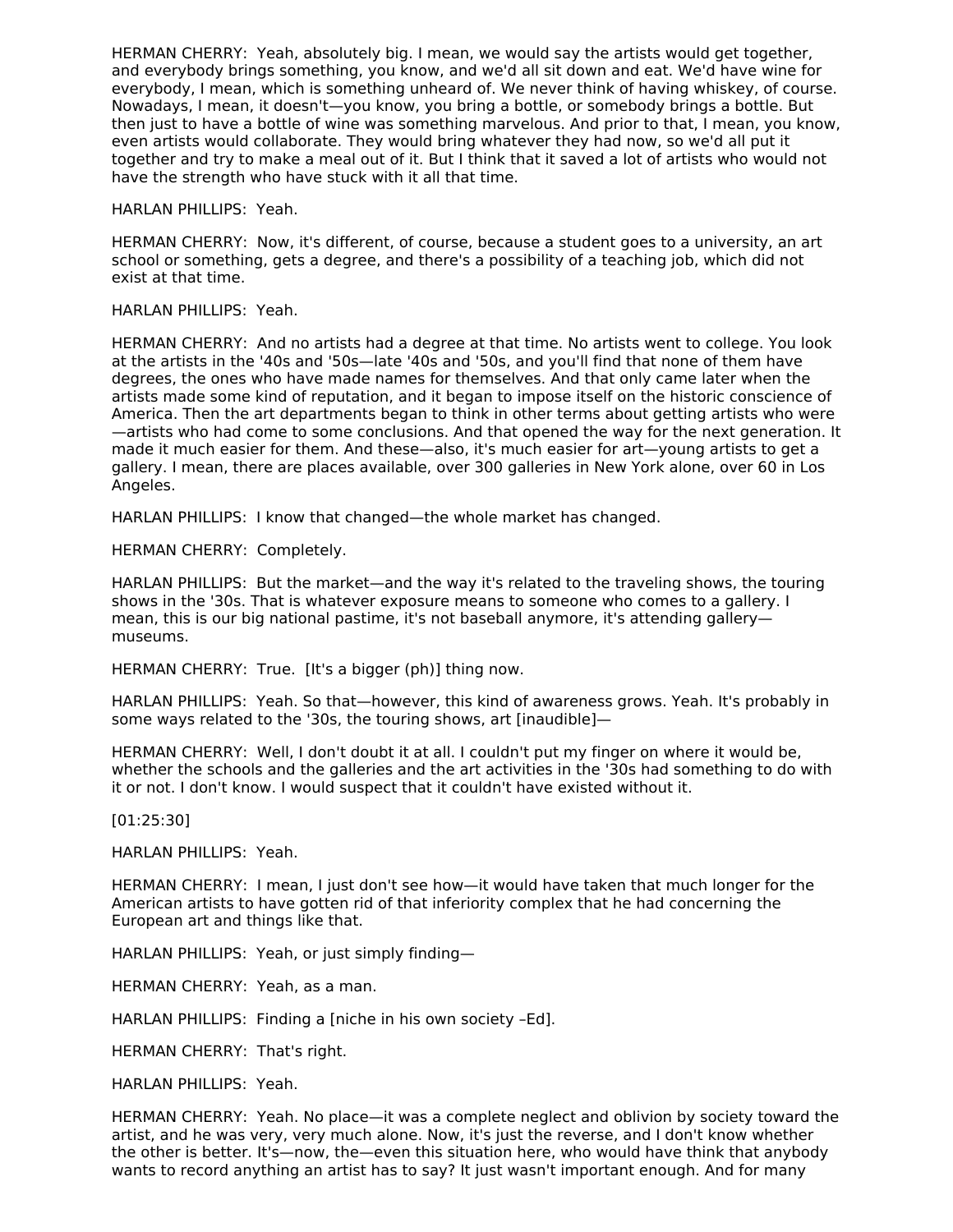reasons, I don't know which came first, whether the publicity came first, or the artists came first [laughs]. But something has happened now to take away the privacy that the artists always enjoyed and wanted in a way. But, of course, not in such a way that he couldn't eat or couldn't get his paints or didn't have time to paint and so on. But that's a modern phenomenon. That's something else. And that will probably be recorded too.

HARLAN PHILLIPS: Well, have any of the notions that you had in the '30s about art, its technique, had continuing vitality, or you just—do—

HERMAN CHERRY: No, I'm not interested in that. Well, I think when an artist gets older, of course, he's not interested. He finds his technique. He finds his way, and he more or less sticks by it. I mean, technique or methods or new paints or anything. I mean, that has nothing to do with what you're saying. So, I think the artist just merely finally finds his medium and sticks with it, because that seems to work best for what he has to say.

But at that time, the artists were floundering around, and they were all reading Dorner [ph] and trying to find out what the material was. I mean, how artists achieved certain things, they still teach it in colleges and art departments and so on, but you find that the—they drop it all. It just becomes lessons. It's interesting. Of course, if you're going to be an art historian it's interesting so that you can talk about the medium, which would be important if you're talking about the time and the artist. So—but I think generally the artist isn't so interested in that. He discovers his own medium, his own way, but that may have helped to make it easier for him to discover his own medium. It's possible. It's not all down the drain.

HARLAN PHILLIPS: I was just thinking that it may well be that—well, that this—if it's true that an artist has to have a set of blinders, to rule out things which seemingly stand in his way or interfere with what he thinks about his own statement and so on, it may be possible that the '30s had side windows in these blinders, to some extent, where you can peek over what else was going on, because there was a more—a greater emphasis upon the camaraderie. You saw a lot artists—

#### HERMAN CHERRY: Yeah. Yeah.

HARLAN PHILLIPS: And you've talked about a lot of ideas and seemingly may have had nothing to do whatsoever with art, but had to do with the idea of what was in the air, whether it was Sacco-Vanzetti or whatever it was. So that, you know, until you get comfortable with the medium, then it doesn't seem to make any difference anymore. You're back on the—your purpose.

#### HERMAN CHERRY: Yeah.

HARLAN PHILLIPS: Your statement, your notion, and what other people may think doesn't amount to a hill of beans, or what they may be doing may not amount to a hill of beans, because you're comfortable with the medium, discovered or you've—whatever the search is you fumbled away to the point where you are comfortable with it.

#### [01:30:15]

HERMAN CHERRY: Well, the artist is basically trying to reach some point where he can say best what he has to say.

#### HARLAN PHILLIPS: Yeah.

HERMAN CHERRY: And he—all he wants from a medium is for it not to get in his way. That's all.

## HARLAN PHILLIPS: Yeah.

HERMAN CHERRY: And he certainly doesn't want to be self-conscious about it. When you do that, then you're just really involved with medium and technique and so on, which you see going on now, as a matter of fact. Rather than the expressive force of a painting, it's the—well, you might call it the entertainment value, which has to do with technique, with mediums, with strange objects, things going on. And that's something else. They weren't doing things like that then. It wasn't, say, a means to an end, as they're doing it now. Now, whatever all the plastic materials they use and the glues and God knows what, I mean, they're using their—it—that becomes the sum total of the painting now. And at that time, those techniques were techniques that had been used for centuries, traditional techniques that had really nothing to do with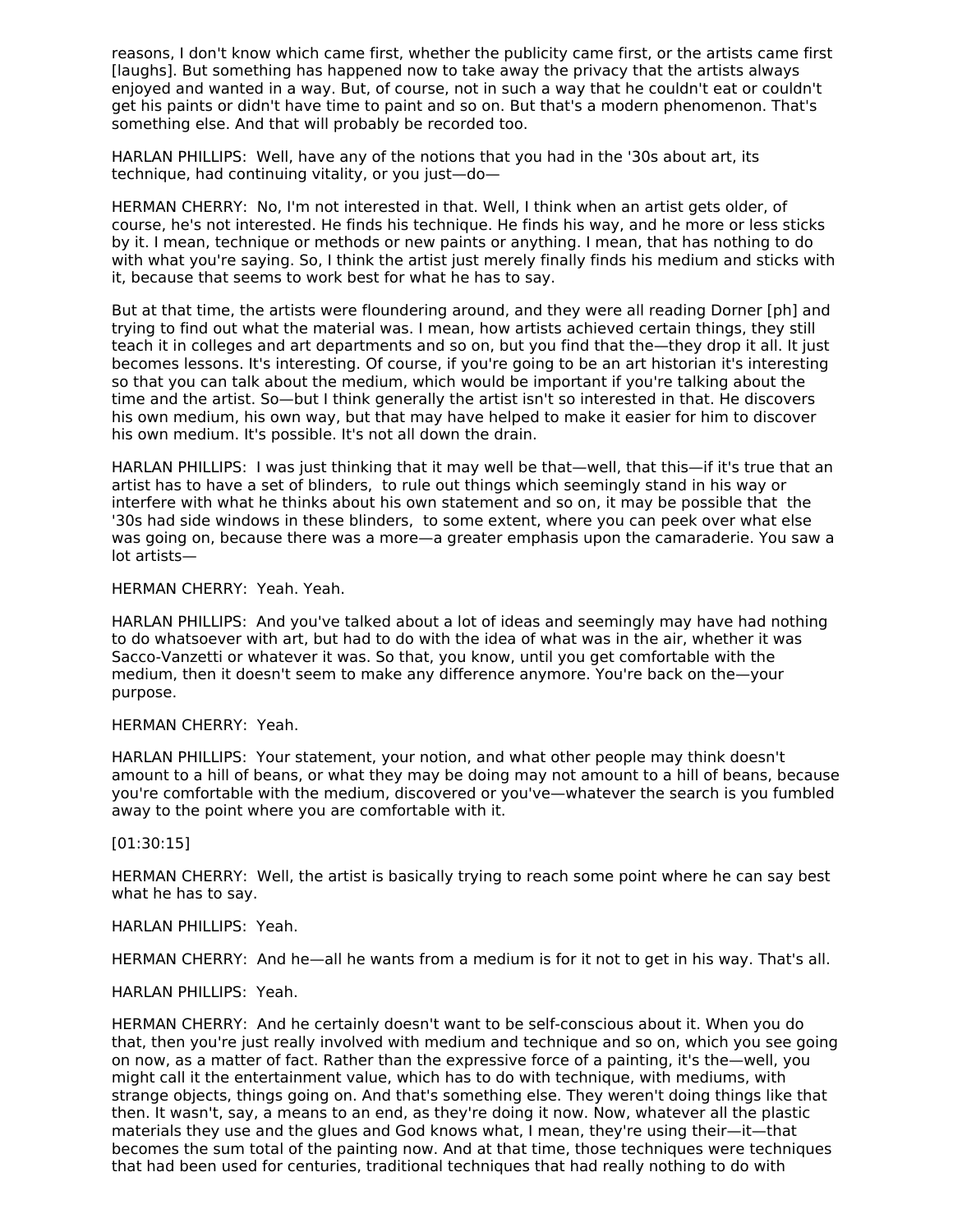experimentation. It was just really finding out how certain things were done by certain artists who they admired at the time.

HARLAN PHILLIPS: And then bending that to perhaps that may not as yet articulated purpose.

HERMAN CHERRY: No, that's right.

HARLAN PHILLIPS: Yeah.

HERMAN CHERRY: There was a—it wasn't—there had never—there hadn't been, at that time, a summation of anything by any of the artists. They were all fairly young. The older artists just kept painting as they always did anyway. If they were doing still lifes they just kept painting still life. They were already set.

HARLAN PHILLIPS: Well, for example, with this [ph] painting, are there seeds of that in the '30s for you?

HERMAN CHERRY: No. In the '30s, I was more involved with Cézanne actually. But when you say the seeds of that, I mean, I probably could not have done it, or even thought in those terms, if I hadn't been involved with it.

HARLAN PHILLIPS: Yeah. Yeah.

HERMAN CHERRY: I mean, it's hard to say. When you look at, say, an early Kandinsky in 1906 or 1901, for instance, when he was involved with the folk [ph] painting.

HARLAN PHILLIPS: Yeah.

HERMAN CHERRY: I mean, you would not think that that had anything to do with—say with his last paintings, like Boogie Woogie, you see. I mean, you could ask him the question here and, you know, you'd get a shrug of the shoulder. But if you look at it hard enough and push at it hard enough, you'll know that the same man did it somehow.

HARLAN PHILLIPS: What I was thinking of is that whatever else we may be, we're products of all our yesterdays.

HERMAN CHERRY: Oh, yeah.

HARLAN PHILLIPS: You know, and when you stand in front of an easel, I would assume that whatever experiences you have is—[you let your fingertips and bet your purpose (ph)] or not depending upon how successful you may be.

HERMAN CHERRY: Yeah.

HARLAN PHILLIPS: That's—

HERMAN CHERRY: Well, a sum total of all my failures, I think.

HARLAN PHILLIPS: [Laughs.] I didn't mean the success in financial and monetary terms, because I don't think in those terms. But, you know, that's—

HERMAN CHERRY: Yeah. Well, that—I—that more came out of negation in a way. I mean, like, negating the things that I believed in before.

HARLAN PHILLIPS: Yeah. That's part of the story too.

HERMAN CHERRY: Yeah.

HARLAN PHILLIPS: Yeah. That's in a way what I meant about the '30s may have created a climate which had to be overthrown.

HERMAN CHERRY: Oh, you had to do it.

HARLAN PHILLIPS: Yeah.

HERMAN CHERRY: You had to go through it. You had to go through the American scene. You had to go through that genre of painting.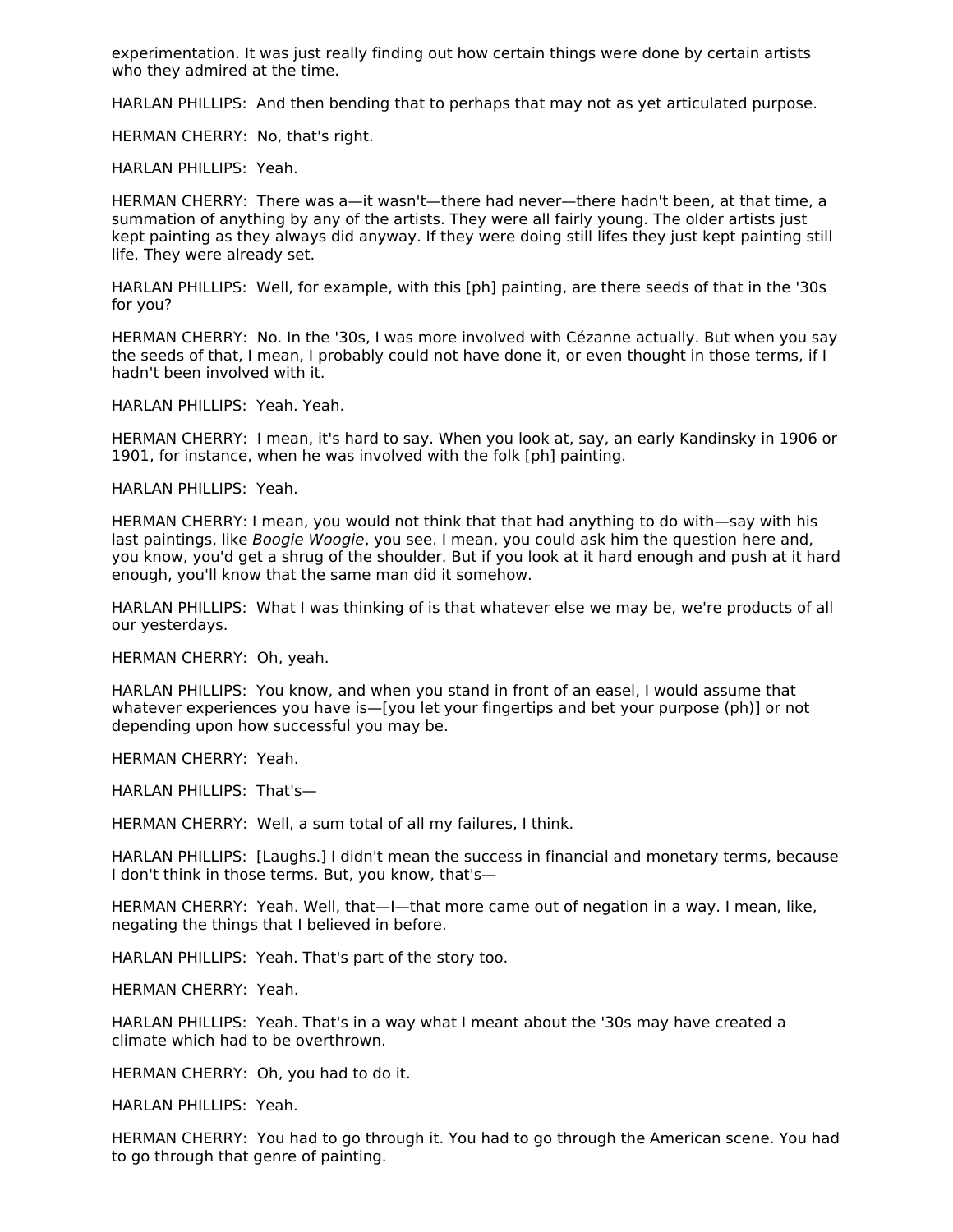HARLAN PHILLIPS: Even to drown—

HERMAN CHERRY: You had to—yeah.

HARLAN PHILLIPS: Ultimately. Yeah.

HERMAN CHERRY: It drowned itself.

HARLAN PHILLIPS: Yeah. [Laughs].

HERMAN CHERRY: I mean, there was a—not even any necessity. I don't think it was a great what do you call it? A great trauma to leave it, you know.

[01:35:01]

HARLAN PHILLIPS: No.

HERMAN CHERRY: But I think that a lot of the artists suffered, because they felt somehow that they ought to do it.

HARLAN PHILLIPS: Their arm was twisted.

HERMAN CHERRY: Yeah.

HARLAN PHILLIPS: Right.

HERMAN CHERRY: And they thought—not because of WPA.

HARLAN PHILLIPS: No.

HERMAN CHERRY: Because of the air circulating at that time.

HARLAN PHILLIPS: Yeah.

HERMAN CHERRY: And they just made [inaudible due to sound distortion]. And so, that happens in human relations too. I mean, you try something, and maybe it doesn't work, you know. Or maybe it does. But you simply have to try, or you're not going to ever try anything. That's why I say that the possibility of failure is always present. And along with it, the possibility of success.

HARLAN PHILLIPS: Oh, sure.

HERMAN CHERRY: I mean, that's the hope for, possibly.

HARLAN PHILLIPS: But it's like reconciling polarities, a straight line and a curve line, hot and cold, love and hate, you know. And that's a continuous thing. I don't know that you ever become a master of that kind of thing. You're always in the process.

HERMAN CHERRY: No, because that's the—that's where the artist is. It's also a pain in the ass, because it puts you in a continual off-balance with your life. I mean, you know—you know that you'll never make it entirely. That—so, that the—and at the same time that it bothers you, it's the one thing that holds you—

HARLAN PHILLIPS: Right.

HERMAN CHERRY: —to it. And—

HARLAN PHILLIPS: It's an interesting view. So that you never reach the point where you can step back and say, "There it is."

HERMAN CHERRY: Mm-hmm [affirmative].

HARLAN PHILLIPS: Because already it's become the jab for something—

HERMAN CHERRY: No.

HARLAN PHILLIPS: —utterly—

HERMAN CHERRY: Yeah.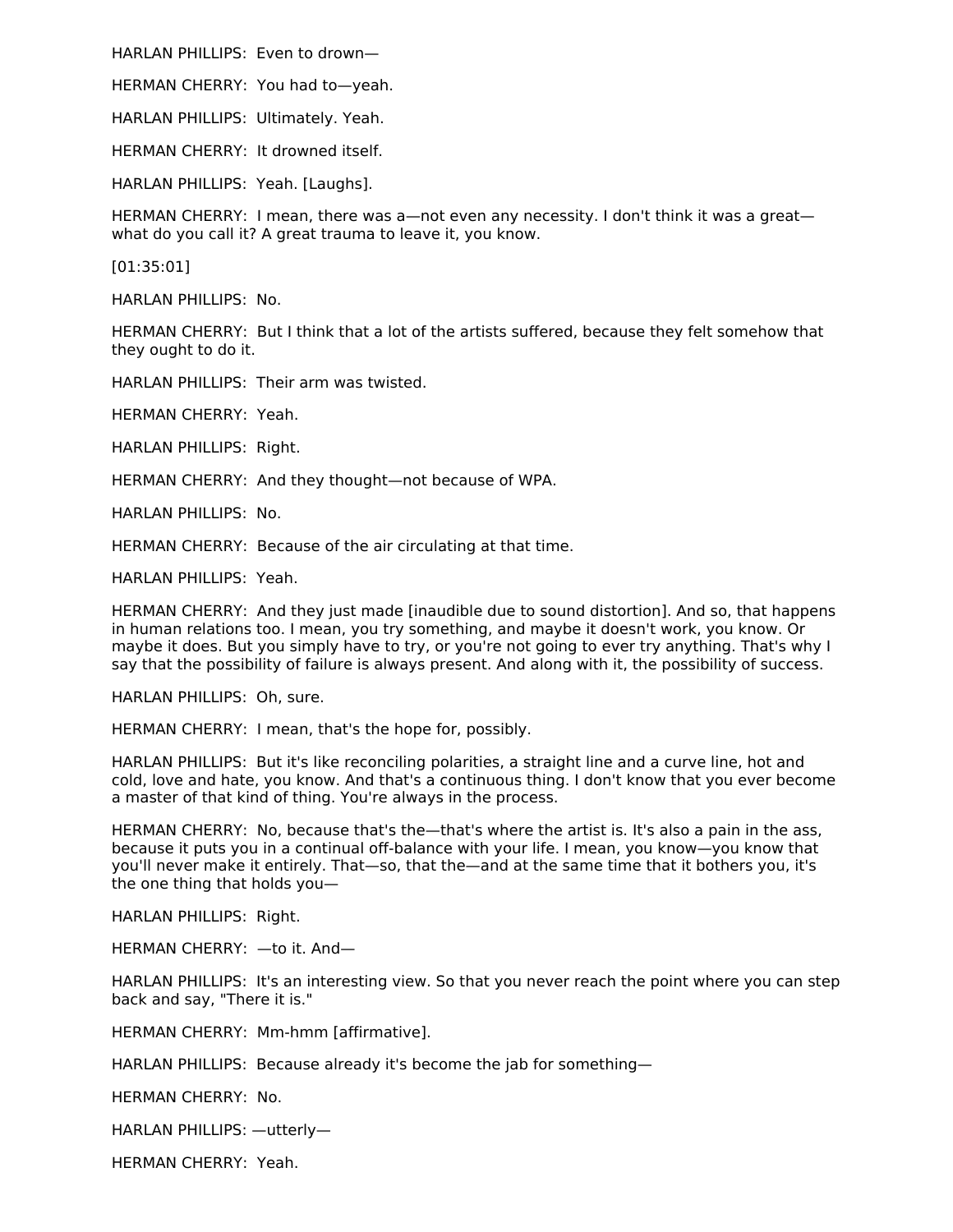HARLAN PHILLIPS: Yeah.

HERMAN CHERRY: It's always the point where you say, "I think."

HARLAN PHILLIPS: [Laughs.] That's marvelous.

HERMAN CHERRY: Yeah. So, yeah, it's very, very difficult. And I think the greatest contribution that WPA gave was the sense of dignity that the artists got, the taking away of the economic pressure that was always behind, and the—and time. Time to develop.

HARLAN PHILLIPS: And to devote full time.

HERMAN CHERRY: Yeah. And to think about it.

HARLAN PHILLIPS: Yeah.

HERMAN CHERRY: And, you know, a time for thinking, even if he didn't paint. You know, you can't think, you know, when you're pushed, when you're—say, in a job and so on. I mean, just like trying to be thoughtful a little bit about it [inaudible]. That's right.

## HARLAN PHILLIPS: Yeah.

HERMAN CHERRY: And it gave you that somehow. It was the first time I ever had it. And I know that psychologically, I had a very immature thing happened to me in a way. I say immature, but it was so human. That is when this happened, and I had this sort of security, I did all the things that I suddenly—that I had dreamed of when I was a young boy, like playing tennis or having a boat, or something like that. And the things that I never been able to have or time to waste, or things like that, I did it. And—because there was always this intense struggle just to keep alive and to keep my idea alive, what I wanted to be. And so, for a time there, there was a period when I just did it. Got out of my system, all the things that I felt had been neglected as a child. Because I always worked as a child. And suddenly, there was a period where, I think, I had so much freedom. But I got that out of my system. So, there was no, say, regrets at not having lived in a certain way.

[01:40:04]

HARLAN PHILLIPS: Yeah. And this came as a consequence of the recognition of artists.

HERMAN CHERRY: The recognition of artists, the economic security and the time. Yeah.

HARLAN PHILLIPS: Yeah.

HERMAN CHERRY: And I was able to get all of these things out of my system and not have regrets the rest of my life for not having experienced that or done that or—

#### HARLAN PHILLIPS: Yeah.

HERMAN CHERRY: It might have been immature, but at the same time I never regret it, because I had a certain joy in that accomplishment, in saying, Well, I've done it, now that's over [inaudible]. [Laughs.] It's like very much when you're very sad or something like that, and you have a little [inaudible] walking down the street, and you're just, suddenly without any idea, a need or anything like that you're going to buy a new suit. I mean, just doing that, being able to spend the money, you know, and doing something, like, rash. Nothing that was needed. That's another thing that was not understood at that time about the artists, and that is the certain amount of waste that an artist needs.

HARLAN PHILLIPS: Right.

HERMAN CHERRY: I mean, there's a certain amount that you have to do in your life and get that over with and so on.

HARLAN PHILLIPS: That's the polarity again, I think. While we talk about the full dinner pail, you've got to presuppose a full garbage pail as well.

HERMAN CHERRY: Yeah. [They laugh.] The possibility of waste, just a certain period where you sort of need that. I say waste, but, say, being flamboyantly—a flamboyant uselessness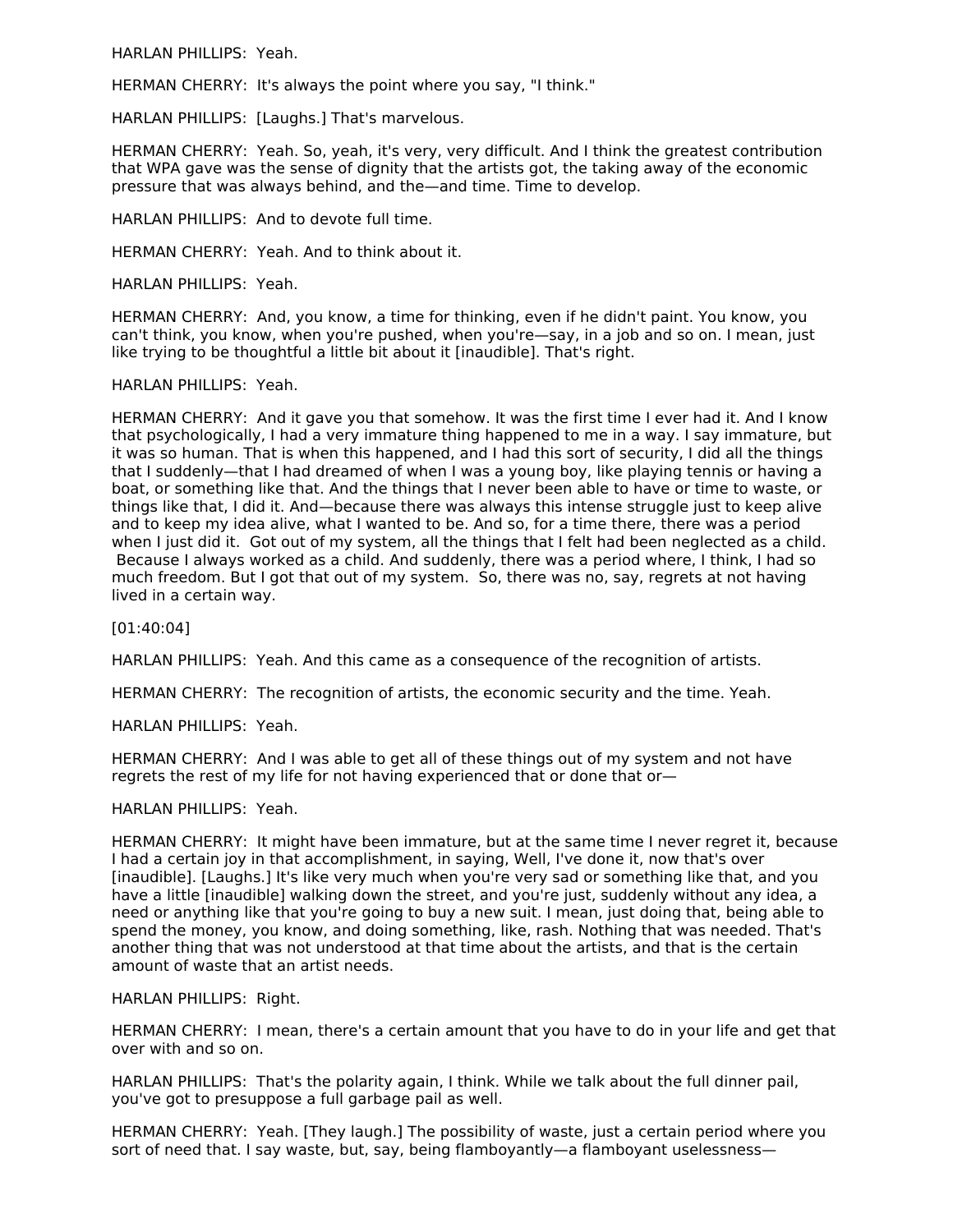HARLAN PHILLIPS: Yeah.

HERMAN CHERRY: —at a certain point. [Pause.] Well, it's much easier now for the younger painters.

HARLAN PHILLIPS: Different world.

HERMAN CHERRY: That's just an entirely different world. They don't even know anything about it. And then you can't talk to them about it, because they're simply not interested. And they don't understand it, except as a historical note.

HARLAN PHILLIPS: Right. There was a student who went up to Stuart Davis who was teaching, I guess, at the New School at the time, and asked him, When do you think I can have a show, a one-man show? And Davis said, Well, have you done any work? You know, drawing? Painting? A little. But when do you think I can have a show? Davis responded, which is quite [inaudible] for him, Well, in about 30 years. You know?

HERMAN CHERRY: Yeah. That's just what I was going to say.

HARLAN PHILLIPS: [Laughs.] The kid replied, Go on! You know, this is the new breed in a way.

HERMAN CHERRY: Well, I had a—I wrote a little article while I was in California. I mean, I—you know, I was living in Berkeley, and campus life, I just hated it. I didn't feel like painting about the modern situation. And no one would publish it. It was a little nasty, I guess. So, I told about an incident: I'd come, between semesters, back to New York. A friend of mine had died. And I got a telephone call from a young boy who I've known since he was—the day he was born, practically. . He's the son of a very close friend of mine. And I knew he had been doing—he quit college and so on. I knew that he had been doing ceramics. And he c—he said, I want to talk to you. So he came up. And he said, Did you read my review in the magazine? I said, About your paintings? He said, Yeah. It was a pretty good review. I said, Yeah. I was rather amazed. He said, Why? I said, Because I never knew you painted. Oh, he said, I started six months ago. I said, You started six months ago? I said, You already have an exhibition in [inaudible]? He said, Yeah. I said, Ken, you know better than that. You've been around artists. And I said, You know there are artists who have been painting for 30 years who never had a show in New York. He says, Well, he says, the way I look at it, my painting isn't going to be any better in 30 years.

[01:45:17]

HARLAN PHILLIPS: He missed the whole point. [They laugh.]

HERMAN CHERRY: I thought it was a fantastic answer. I had nothing to say. [They laugh.] Absolutely nothing

HARLAN PHILLIPS: Clever.

HERMAN CHERRY: Yeah.

HARLAN PHILLIPS: Yeah.

HERMAN CHERRY: And that's the attitude. He'd been painting six months. He's going to have another show. Now, he'll just paint, like, maybe a month or so and get it and have a show. And he gets reviewed. That's how easy it is.

HARLAN PHILLIPS: Yeah.

HERMAN CHERRY: Now, they don't know him from Adam. And if I had to show—and there was a —say, some young girl from Vassar, art [was her (ph)] major, who has become a critic now. She just graduated and then goes and gets a job as a critic, which happens continuously, until she can get married. Well, she wouldn't know me from Adam, any more that she would know him, she'd go and look at the paintings. And she might even say that he influenced me. I mean, this is possible it happens quite often, as a matter of fact [laughs]. You see, because she has no background.

HARLAN PHILLIPS: Right.

HERMAN CHERRY: I've painted 35 years or something like that, and he painted six months.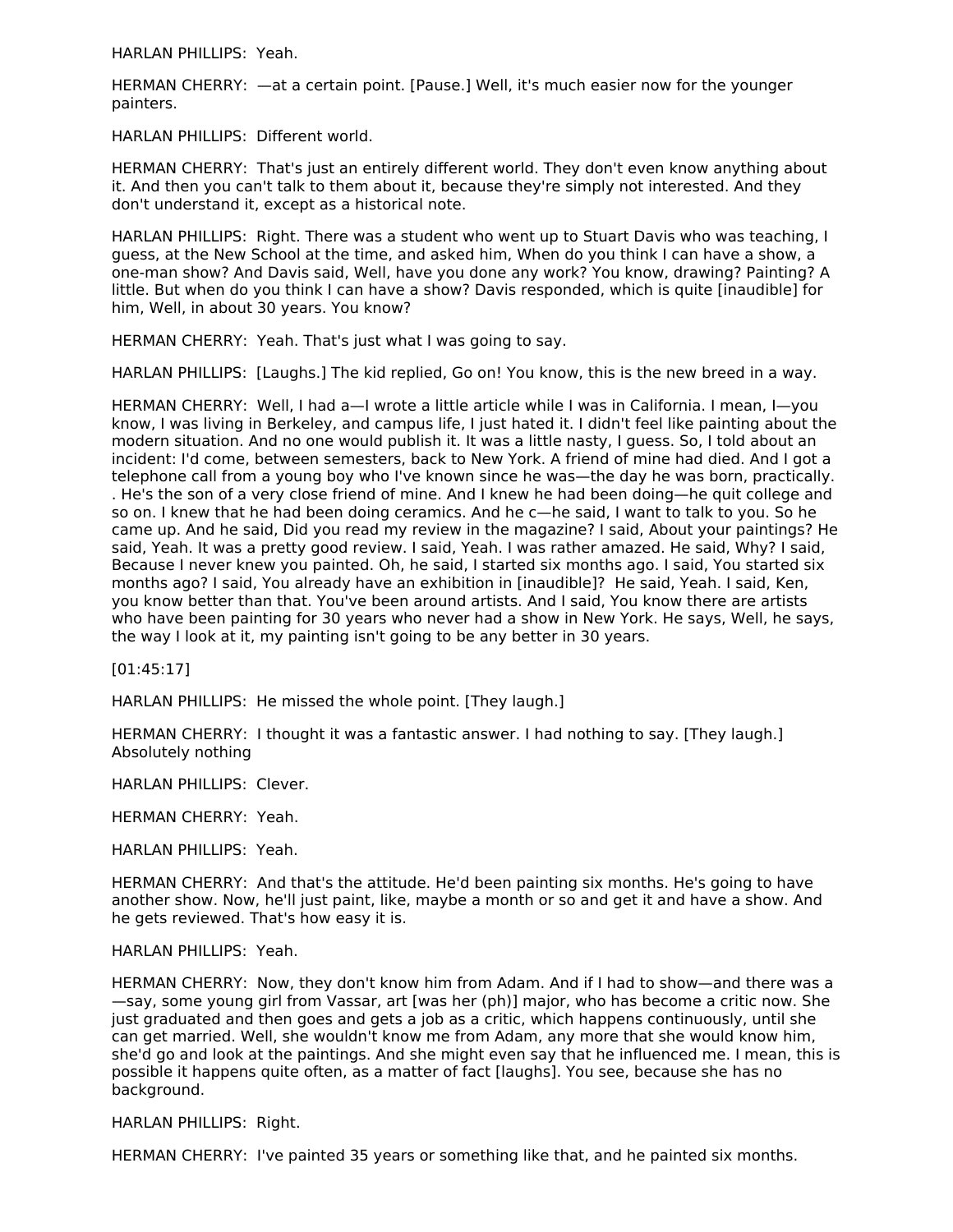## HARLAN PHILLIPS: Right.

HERMAN CHERRY: It all looks the same to her very much, because anything goes. This happens very, very often. As a matter of fact, there's a lot of bitterness in the University of California-Berkeley, because all the staff, you know, are people who had painted a long, long time. Good or bad, doesn't make a difference. The point is they have painted a long time. And they—it happened last year, as a matter of fact, well it happens nearly every year. They send paintings into the local museum, and they're turned down by the jury. And their students' work is taken, the students who are just merely copying them. The student's work is taken and very often given a prize. [Laughs] The faculty was rejected. The whole faculty was rejected last year, or a year before that [laughs]. I mean, there's no way of judging—

## HARLAN PHILLIPS: No.

HERMAN CHERRY: —now, you see. And on the Art Project is—hard to judge, except that they knew there were just so many painters around. They knew that they had been painting, even though they hadn't shown or anything like that.

## HARLAN PHILLIPS: Yeah.

HERMAN CHERRY: There was some sort of justification. An art student just can't—couldn't come up and say, you know, I'm going to art school, and this is my painting. It might be a good painting and so on. But still, you haven't proven anything yet, you see. But the situation is entirely, entirely, entirely different now.

HARLAN PHILLIPS: I suppose it encourages one to develop a sense of humor. [They laugh.]

HERMAN CHERRY: Well, you laugh with tears in your eyes. [Laughs.] You have to—well, you have to laugh at it. You can't—you really can't do anything about it, because now it's out of the artists' hands in a way. It's in the periphery, in the hands of the periphery. And when stupid collectors who only have one thing, and that is an awful lot of money, can make statements like Groucher [ph] made in Life magazine, what can you do? I mean, a power—a tremendous power behind that, because the museums are frothing at the mouth to get his collection. And they're willing to do anything. And the dealers, of course, he can make them eat out of his hands. And the artist who's—who he's buying will come crawling or entertain him in the evening, or do whatever they—he wants them to do. They'll jump to the music, and make a statement that Cézanne is bathroom art—[inaudible] or bedroom [laughs]—I forgot what—it's just so horrible, I can't even remember it. But he's not the only one. I mean, these [inaudible] and these[inaudible], and these people are idiots. And there's an enormous amount of power wrested from the artists. Now at one time artist—getting off the WPA theme, but at one time the —when the artists had their club here and their Abstract Expressionism was just getting started.

## [01:50:09]

And they began to wield—it began to wield a certain amount of power, the museums needed it, the galleries needed it, and, you know, it was a need for them, they began to form then around the artists. And the club became a very powerful thing. They could actually dictate the terms that they wanted from the art world on the outside. And that—finally when they—some of them became fat cats and the whole thing sort of fell apart, why, they lost that part, they allowed it to drift, and they just merely use their individual power. Like, if you made a tremendous name for yourself, they always want your paintings, and they'll do anything to get it, and so you can make demands. And so—but there are only individual demands. They won't work as a group [inaudible]. And so, the other artists are really left by the wayside, and there's nothing can be done about it. But then in a way, that's good. I'll be glad for the day when they leave us alone, as it were. You know, and don't intrude into the studio where it's been intruding. I mean, it's all right in the outside world going to cocktail parties and paying for your entertainment—for entertaining them that is. But when they started coming into the studio, then it's just too much. I mean, that's an invasion of privacy, you know.

HARLAN PHILLIPS: Yeah. Stuart Davis told me the story of—he met Glenn Coleman here in the city. And he's sort of teasing Coleman, and he said, Guess what, he said, They just discovered a 13-year-old kid that's been painting modern art for the last five years. And Coleman's reply was, Jesus Christ. Why don't they leave us alone? [Laughs.]

HERMAN CHERRY: Yeah. Well, they discovered monkeys, and they discovered old women—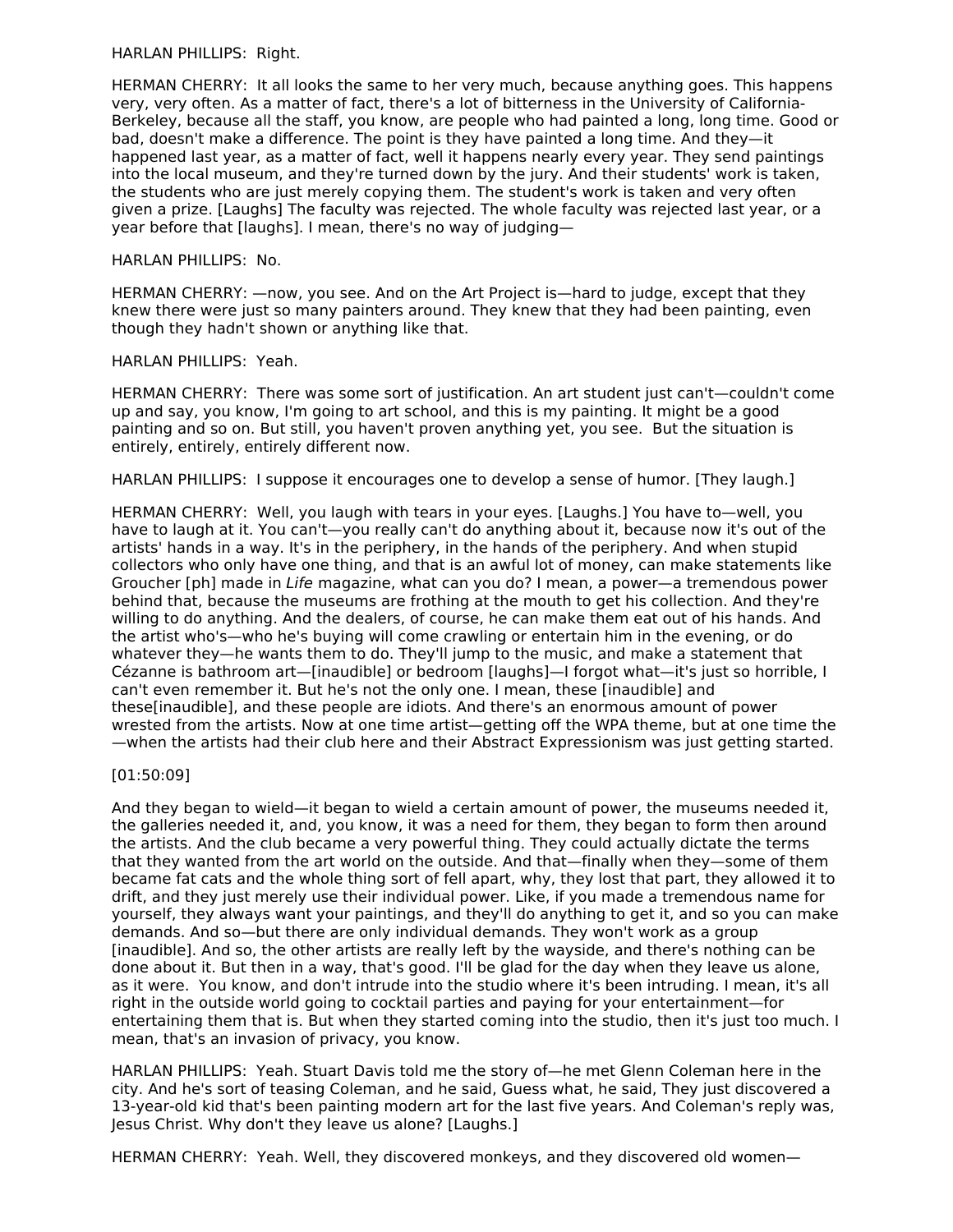HARLAN PHILLIPS: Yeah.

HERMAN CHERRY: —and they discovered five-year-olds, and they discover kids just starting art school, you know—

HARLAN PHILLIPS: Yeah.

HERMAN CHERRY: —who are clever. And I feel sorry for some of them, because it's inevitable that they're going to be dropped just as fast as they were picked up.

HARLAN PHILLIPS: Yeah. Sure.

HERMAN CHERRY: And it's going to be a sorry state of affairs when they have to face reality.

HARLAN PHILLIPS: But the center has shifted, and it has shifted to the galleries and the museums largely, hasn't it?

HERMAN CHERRY: Oh, yeah.

HARLAN PHILLIPS: You know, where they set the tone, set the stage, and change [inaudible], and so on.

HERMAN CHERRY: Yes, it has changed. And I'm not trying to be romantic about it either. But I think that the artist has lost his role as a revolutionary in a certain sense, a malcontent, which was partly his role. It wasn't a malcontent because he was a cynic or unhappy or anything like that. It's just that he refused to accept anything until he discovered it for himself. And when he discovered it usually was quite different than anybody else's discovery.

HARLAN PHILLIPS: Yeah.

HERMAN CHERRY: And I think those values are all down the drain now.

HARLAN PHILLIPS: It's stage-managed.

HERMAN CHERRY: Yeah. It's not—it's a—it has no meaning, now, to be an artist, actually. There's no particular pride in being—as a matter of fact, you can see by the relationship with the family. I mean, no family would think it bad for their son to become an artist now. Because they know there are all sorts of possibilities. You can become very successful.

#### HARLAN PHILLIPS: Yeah.

HERMAN CHERRY: Nor does it make any difference that if you've been seeking security all your life that there—or like you're working in an art department and teaching in the university for years, that you can't make it. You can—many people in the art department—look at Liebermann [ph], he's also head of a big art department, a photographer, and this and that, and he's got New York shows. He's got his cake and eats it. Or somebody like—well, there were quite a few like that, but Lichtenstein, I use him as an example, who has been teaching—or was teaching since the day he got out of the university, raised a family, always had the money, always had a beautiful station wagon, and so on.

## [01:55:05]

And made it. He finally found the medium for making it, in some way. So, it—you don't have to give up anything anymore. I mean, there's no need for it. You can have it both ways. It doesn't make any difference. It always seemed like you had to give up life, like you had to give up things, and that was during my period. I mean, it was a case of abnegation, and you accepted it.

#### HARLAN PHILLIPS: Yeah.

HERMAN CHERRY: Not that you should. I don't think that an artist should starve, should live in a dirty garret, and so on. But that if he had something to say, it will be rough on him for quite a while. But most of the students that I've had—I taught last year in the University of California-Berkeley for two semesters. And nearly all the graduate students that I had in my seminar asked me the best way to get a job, and how to go about it, and so on. It was not how to be an artist. But the best way to get a job, and where it would be the best way—a place for them to live outside of New York, that is if they don't want to live in New York, it's too rough—to be able to exhibit and, you know, make a name for themselves as an artist too, but also a job. This was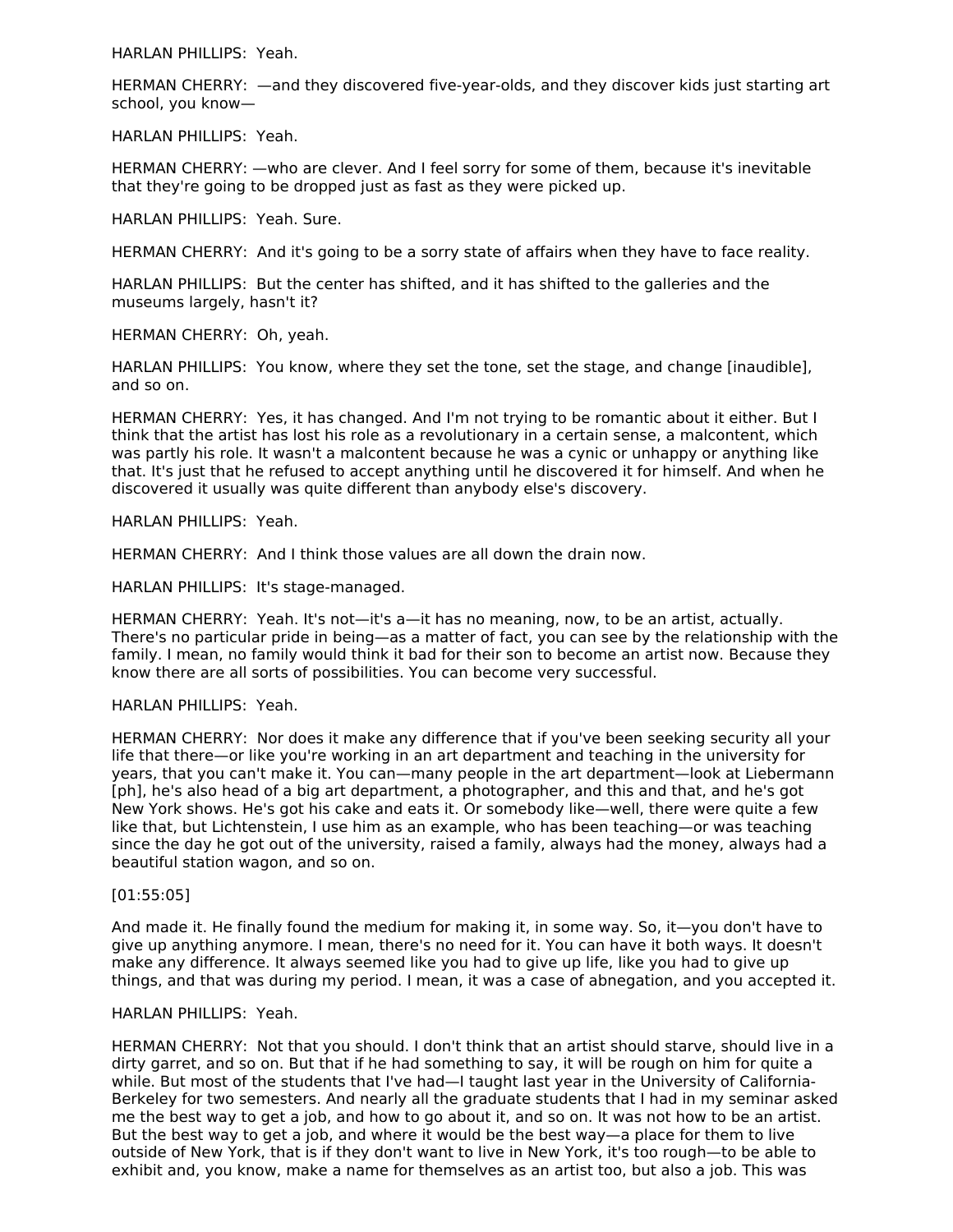their main function.

HARLAN PHILLIPS: [Inaudible] a different thing.

HERMAN CHERRY: It's a differently thing, entirely. And you have to accept it in a way. You can't go back to those days. I mean, you can't talk about the grand days when the artists were because they had something to say that was unusual and different, so it would be very rough sailing for a long time.

HARLAN PHILLIPS: Yeah. That option is still open for the number of people choosing it, maybe, [inaudible].

HERMAN CHERRY: Oh, yes. There are a lot of people choosing it who won't—who don't even have galleries, who won't do anything about it, that just keep working as best as possible. Of course, a lot of the smarter artists married schoolteachers and things like that had supported them for years and years and years. Like Newman [ph], for instance. And then they finally made it. But that was like WPA. [Laughs].

HARLAN PHILLIPS: Love. It's love with 10 percent profit.

HERMAN CHERRY: They—you know, the—an artist had to be supported to work some way or another because he simply couldn't—

HARLAN PHILLIPS: Yeah.

HERMAN CHERRY: —make it any other way. Or you're—if you were lucky enough to get a sponsor, you see.

HARLAN PHILLIPS: Yeah.

HERMAN CHERRY: But then that was very, very rare. And if you look at the roster of painters and sculptors who won, say, awards, the Prix de Rome or Guggenheim or anything like that, so you go back about 30 years, and you might find six that were worth giving it to.

HARLAN PHILLIPS: Yeah.

HERMAN CHERRY: And so, most artists, for instance, the named artists never got anything, Pollock, de Kooning, Rothko, Gottlieb, none of them ever won the prizes or anything, until they made big name for themselves, or got any of these things. Very rare artists would make it, that is like Guston. But then when Guston made all those—won all those prizes and all those grants and all those things, he was doing figurative painting, which is very good for what it was at that time.

HARLAN PHILLIPS: Yeah.

HERMAN CHERRY: And—but he was one of the few artists. But if he'd been doing abstract painting all along, I think he wouldn't have made it at all.

HARLAN PHILLIPS: Yeah.

HERMAN CHERRY: None of them were invited in shows and so on. But—

[END OF TRACK AAA\_cherry65\_8445\_m.]

HERMAN CHERRY: But the—those—so those grants meant absolutely nothing to what was really going on. It was given to the strangest people.

HARLAN PHILLIPS: I don't know that we have adequate criteria even now, you know, to tell. Such a gamble one way or another in making a grant.

HERMAN CHERRY: No, there's no criteria. And—

HARLAN PHILLIPS: Yeah. What do you [inaudible]?

HERMAN CHERRY: But I find that, in looking at some of these grants that are given, and most of the people that get them are—were—are teaching in universities now.

HARLAN PHILLIPS: Yeah.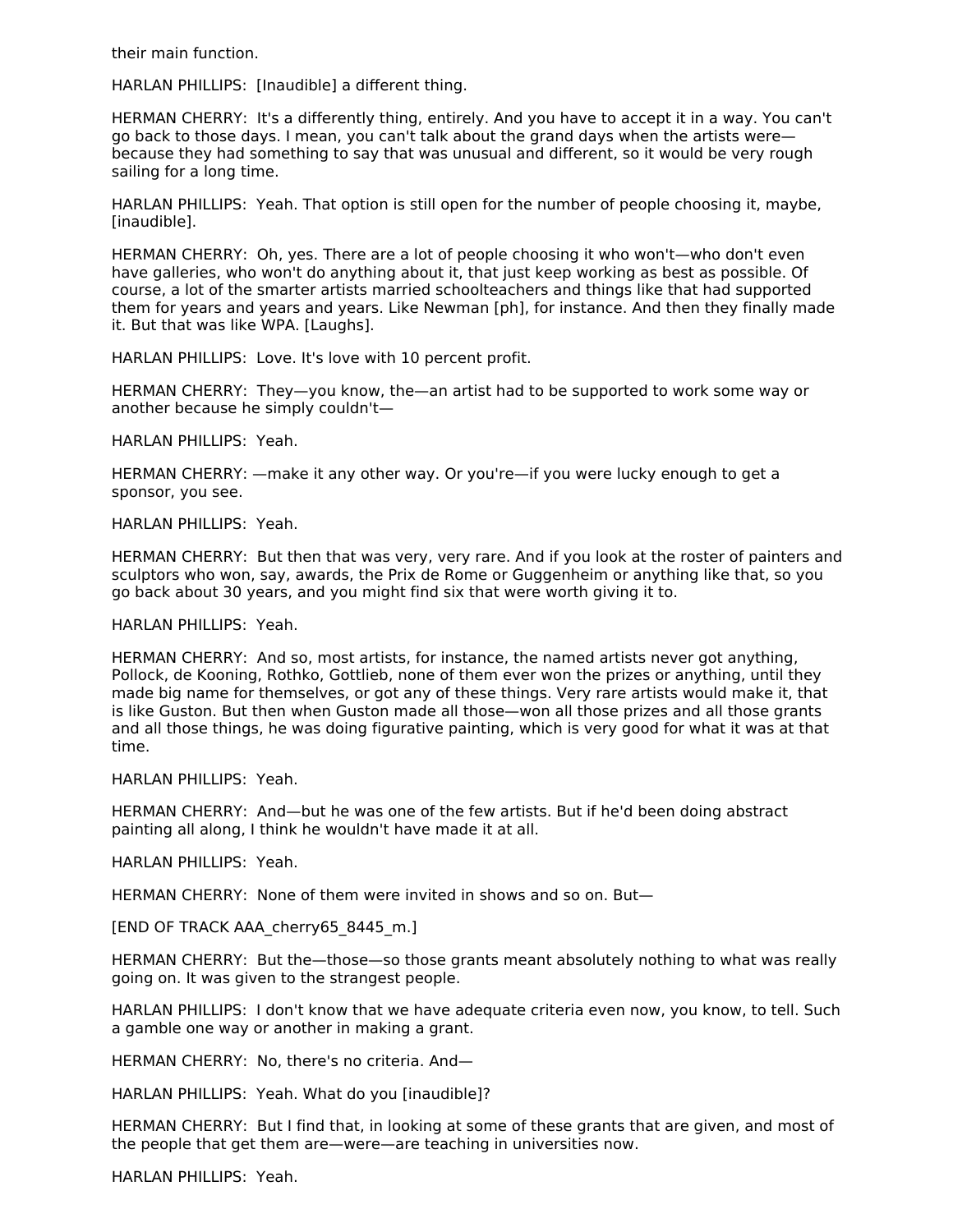HERMAN CHERRY: And have certain amount of degrees. Bachelor of Fine Arts isn't enough anymore. And you very rarely find, say, someone who is just painting, not teaching any place, not doing anything. I wouldn't teach at all, if I could help it. That's the only way I can exist. But though I might teach, you know, here and there, if I could choose it, you know. But as a steady job, I wouldn't—I just simply wouldn't do it.

HARLAN PHILLIPS: Yeah.

HERMAN CHERRY: But that's even getting harder now, because people with degrees are always first. And students have a better—my students have a better chance gaining jobs than I do. Because now that so many of the artists have, say, made names for themselves and have degrees, they would prefer the ones with the degrees, rather than the others. [Laughs].

HARLAN PHILLIPS: It's a funny world.

HERMAN CHERRY: Yeah, it's a crazy world. It's a strange world.

HARLAN PHILLIPS: Well, I'm grateful to you for talking with me this morning.

HERMAN CHERRY: Well, I got off the track, but—

HARLAN PHILLIPS: No, it's part of the—[inaudible].

HERMAN CHERRY: It maybe is part of the—

HARLAN PHILLIPS: It's a reaction to what really transpired. You know, and what the kids don't understand today is that the advent of the WPA just gave opportunity to do what you wanted to do more than anything else in the world. And we had to—

HERMAN CHERRY: Yeah.

HARLAN PHILLIPS: —you know, tie odd jobs together in order to sustain yourself to do it. Suddenly, this was the Elysian Fields really.

HERMAN CHERRY: Yeah. Well, I don't feel like it was a golden age or anything like that.

HARLAN PHILLIPS: No, but—

HERMAN CHERRY: You know, because I have no sentiment about those things.

HARLAN PHILLIPS: No, but just the concept of time to do what you want to do.

HERMAN CHERRY: Yeah. No, I thought it was absolutely wonderful. And I think that the government ought to have something like that, even if it's not too workable. All these things run by the government are very difficult. I don't go along with—what's the name of—the Whitney Museum is always talking about WPA coming back or something, some form of it. But that's kind of, I think, a romantic concept. But some recognition of the artists and probably the possibility of him being some use in the society. And that is by his work, just his work, no other way.

HARLAN PHILLIPS: Yeah.

HERMAN CHERRY: I don't see any other way. And so much wasted talent, so much wasted possibilities that people have, that just simply aren't used.

HARLAN PHILLIPS: Well, you know, I think it's one thing to—chance ultimately takes care of it. You know, it's what you do with the opportunity when it comes. It makes a difference. And you have to recognize it when it knocks.

HERMAN CHERRY: Yeah.

HARLAN PHILLIPS: A lot of people, you know, they're just not into—

HERMAN CHERRY: Sometimes you're not ready for it, you know.

HARLAN PHILLIPS: No. And that's—

HARLAN PHILLIPS: It's a pity—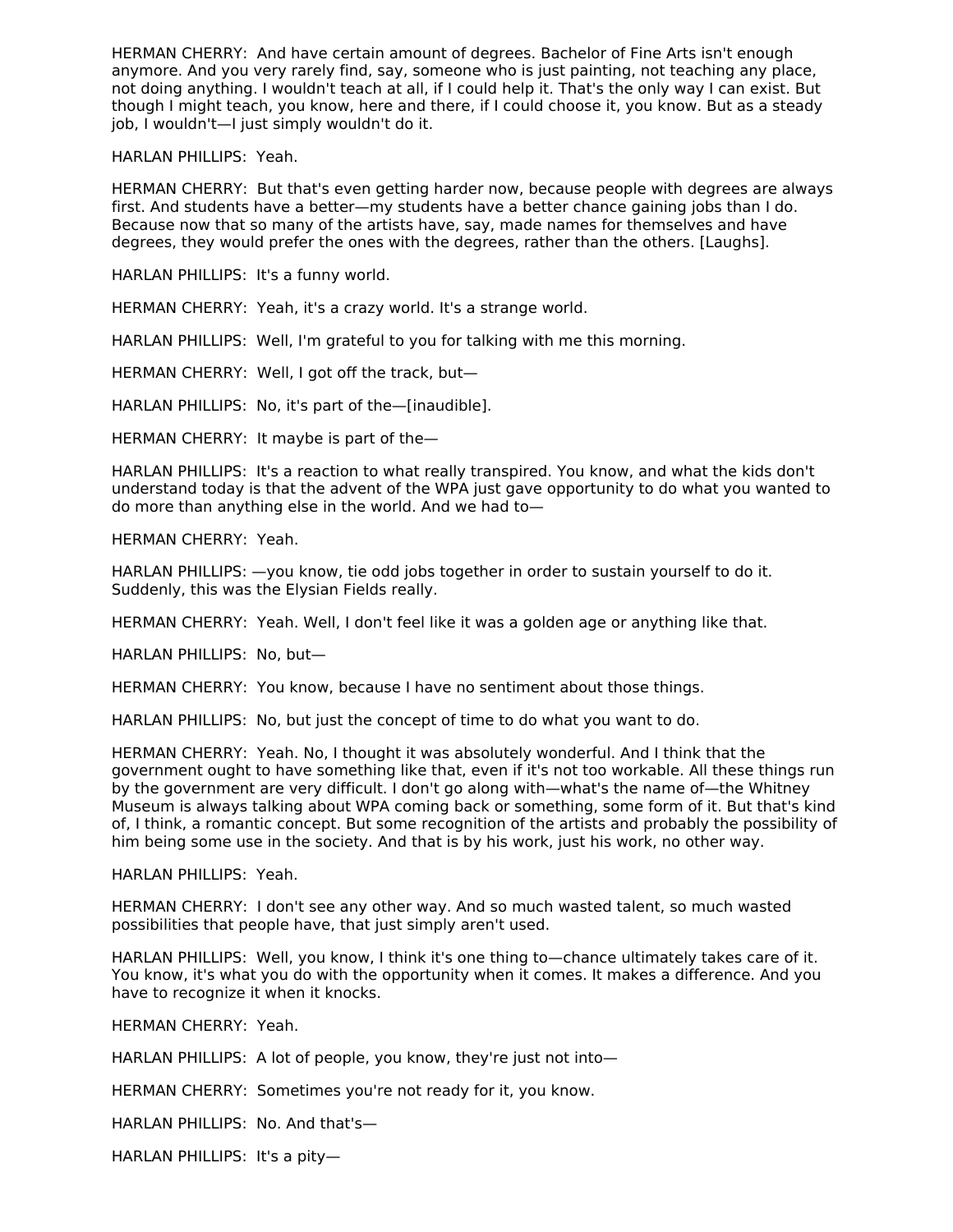HARLAN PHILLIPS: Yeah.

HERMAN CHERRY: —but that's the—chance is all right too.

HARLAN PHILLIPS: It's harsh.

HERMAN CHERRY: It's harsh. It's lucky.

HARLAN PHILLIPS: Sure.

HERMAN CHERRY: I mean, if you're there at the right time, and you never know the chances you miss, it's only what's just—what's there. And if everything works well, then it's fine.

HARLAN PHILLIPS: No, and you can't come to the future as it unfolds with the snobbishness that comes with hindsight. [Because it doesn't (ph)] play [laughs].

#### HERMAN CHERRY: Yeah.

HARLAN PHILLIPS: You can only look back and, you know, sometimes you see it. And you are fortunate, I would say, to be able [inaudible] all the other people I've talked about the WPA, were able to look back upon a period which gave zest to the step, to the brain, to the tongue, because everybody was talking, meaning, you know, however ideas exchange is the way [inaudible]. It was in that sense quite a renaissance over what [inaudible] gathering together, sharing ideas, exchanging ideas, fighting about ideas.

#### [00:05:19]

You know, sharpening your rapier on someone else's rapier. All of this is good. It's like going to a continuous seminar, where nothing is final. You're just sort of fumbling and stumbling along trying to master—trying to become a master only to discover that you can only be masterful to a point and start all over again [laughs].

HERMAN CHERRY: Yeah.

HARLAN PHILLIPS: Yeah.

HERMAN CHERRY: Well, I loved the—I did love the feeling amongst the artists, and the closeness they had that this similar economic situation created. You know, there was—

HARLAN PHILLIPS: Yeah.

HERMAN CHERRY: —this thing in which there was no argument about the aesthetics. There were discussions, of course, and there are people who had their own ideas. And that was great. But something bound them together, that was very beautiful. And I'm sorry, that's gone.

HARLAN PHILLIPS: Yeah.

HERMAN CHERRY: I mean, I kind of like that. Although I don't like—I'm not a joiner, and I don't like to belong to groups as it were. That's why the club lasted as long as it did. There actually wasn't any club. I mean, there's no naming and no officers, that's the only way a thing could exists amongst artists, but—for any length of time. But there was something—a common fight to project and force their ideas on the people who were recalcitrant about accepting them.

#### HARLAN PHILLIPS: Yeah.

HERMAN CHERRY: And they did it. They did it. Well, it was a powerful movement. And it—and there were—there, that again was chance, when a group of very strong, bright, talented people got together.

HARLAN PHILLIPS: Sure.

HERMAN CHERRY: And they knew the ways of the world. They weren't just kids anymore.

HARLAN PHILLIPS: But if your life has been learning how to lack for a little, you know, a situation which allows you a bottle of wine with good friends—

HERMAN CHERRY: Yes.